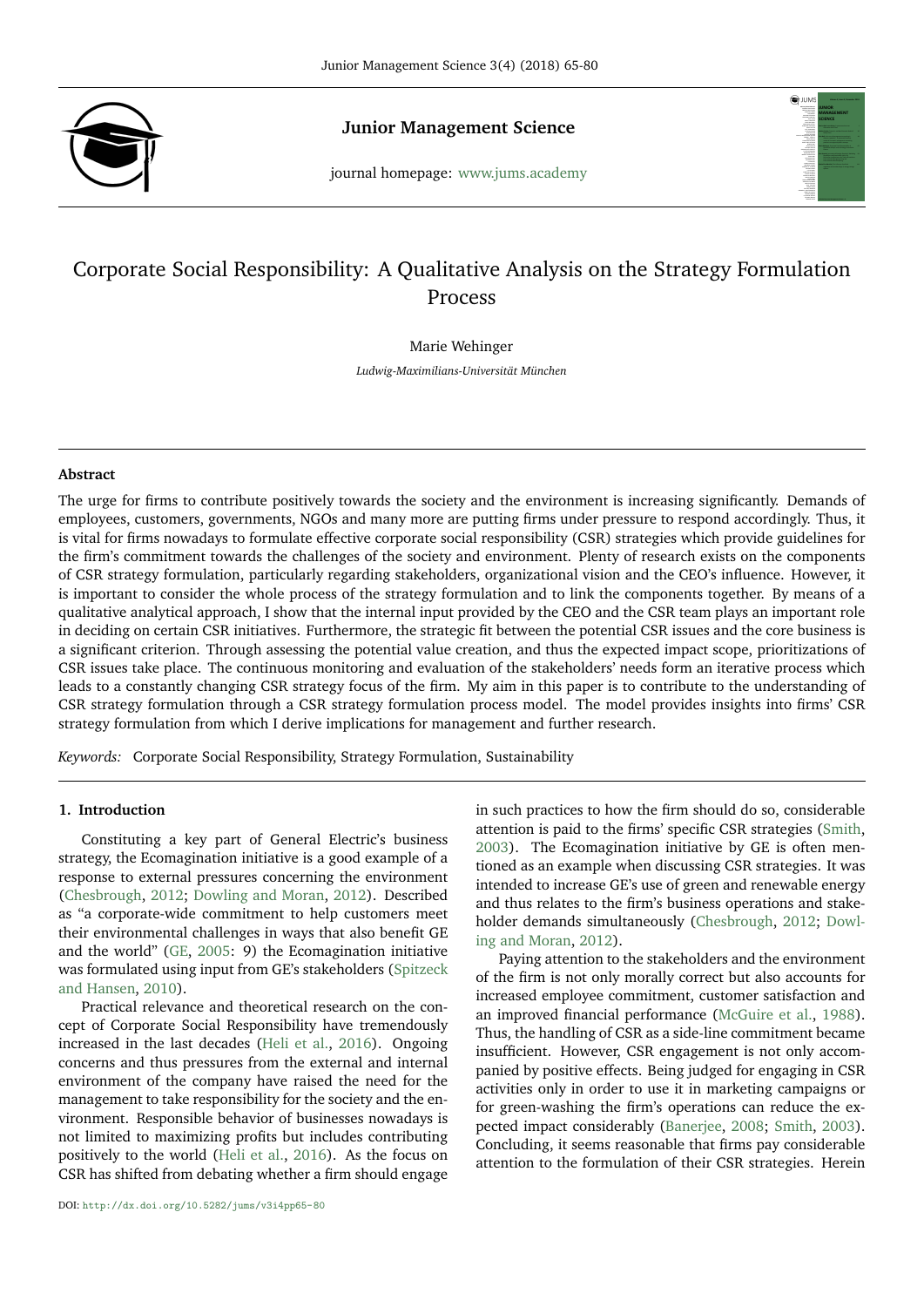the respective strategies should not only peripherally address CSR issues but constitute the firm's activities in such a way to have an actual impact [\(Porter and Kramer,](#page-15-2) [2006\)](#page-15-2). Researchers have already expressed the lack of clearly formulated, effective CSR strategies [\(McElhaney,](#page-14-6) [2009\)](#page-14-6). In fact, sustainability reports or codes of conduct often seem like a rather diffuse set of CSR attempts mostly unrelated to the firm's core business [\(Galbreath,](#page-14-7) [2009\)](#page-14-7). Thus, the strategies fail to pursue their underlying reason; to align the commitments towards society to the business's operations and purpose [\(Rangan et al.,](#page-15-3) [2015\)](#page-15-3). [Yang et al.](#page-15-4) [\(2013\)](#page-15-4) identified the prioritization and tackling of CSR issues by firms as a difficult challenge. Firms are faced with a myriad of potential issues to address, such as improved workplace amenities, nonanimal-tested ingredients or proactive environmental practices [\(McWilliams and Siegel,](#page-14-8) [2001\)](#page-14-8). Identifying the issues which are most relevant to the firm but also generate maximum value to society and environment exposes the firm to important decisions [\(Yang et al.,](#page-15-4) [2013\)](#page-15-4).

Literature on the constituents of CSR strategy formulation has particularly addressed stakeholder perspectives [\(Basu and Palazzo,](#page-14-9) [2008\)](#page-14-9). [Bundy et al.](#page-14-10) [\(2013\)](#page-14-10) showed how management responds to issues put forward by stakeholders instead of focusing merely on stakeholder prioritization, as done by the majority of the existing literature. The scholars state that the management and response of firms to stakeholder demands depend significantly on the salience of the stakeholder issue. Another research field relating to CSR strategy formulation addresses the influence of CEO values on CSR strategy, describing how the CEO's personal values and ideologies might change the CSR approach of the firm (e.g. [Adams et al.,](#page-14-11) [2011;](#page-14-11) [Chin et al.,](#page-14-12) [2013;](#page-14-12) [Hambrick and](#page-14-13) [Mason,](#page-14-13) [1984\)](#page-14-13). However, studies on the particular topic of CSR strategy formulation have been sparse. Literature addressing the CSR strategy formulation has mainly discussed the components that play a role when formulating the strategy (e.g. [Galbreath,](#page-14-7) [2009;](#page-14-7) [Husted and Allen,](#page-14-14) [2001;](#page-14-14) [Husted](#page-14-15) [and Allen,](#page-14-15) [2007;](#page-14-15) [Mostardeiro,](#page-14-16) [2007;](#page-14-16) [Smith,](#page-15-1) [2003\)](#page-15-1). Through approaching CSR strategically and thus considering stakeholders, organizational values and organizational fit, firms can form a proactive CSR strategy [\(Galbreath,](#page-14-7) [2009;](#page-14-7) [Husted](#page-14-15) [and Allen,](#page-14-15) [2007;](#page-14-15) [Mostardeiro,](#page-14-16) [2007\)](#page-14-16).

Even though the important constituents regarding the CSR strategy formulation have been discussed rather extensively, only a few studies in the management literature exist that take into account several influences on this process. In an attempt to fill this research gap, my study addresses the question: How do firms formulate their CSR strategy and what influences their decisions when formulating the strategy? Using an inductive analytical approach, I conducted expert interviews with CSR managers of different firms. Aiming for qualitative rigor in the analysis of the interviews, I explored the stakeholder and individual-level inputs used by firms to form their strategy whilst considering influences such as core business relation. Thus, this paper contributes to the existing literature with a model of the CSR strategy formulation process, demonstrating how firms set their CSR strategy

focus.

## **2. Theoretical Background**

For many years organizational scholars have been trying to agree on one definition for CSR [\(Carroll et al.,](#page-14-17) [1991\)](#page-14-17). However, CSR is hard to specify due to being a dynamic, everchanging and country-specific concept [\(Holme and Watts,](#page-14-18) [2000;](#page-14-18) [McWilliams,](#page-14-19) [2000\)](#page-14-19). An example for a broad definition of the concept is "business firms contributing in a positive way to society by going beyond a narrow focus on profit maximization" [\(McWilliams,](#page-14-19) [2000:](#page-14-19) 1). The overlap with other related concepts or synonymous business-society concepts such as corporate sustainability and corporate citizenship further complicates the definition of CSR [\(Matten and](#page-14-20) [Crane,](#page-14-20) [2005;](#page-14-20) [Matten and Moon,](#page-14-21) [2008\)](#page-14-21). Since many scholars sum up those overlapping concepts as CSR, I will also address all related concepts as CSR to provide a consistent terminology (e.g. [Garriga and Melé,](#page-14-22) [2004;](#page-14-22) [Matten and Moon,](#page-14-21) [2008\)](#page-14-21). According to [Waldman and Siegel](#page-15-5) [\(2008\)](#page-15-5) a firm's decision on whether to engage in CSR should be handled as a strategic choice. Among many different perspectives of strategy, [Mintzberg](#page-14-23) [\(1978\)](#page-14-23) defined strategy as a pattern in a stream of decisions, stating that strategies can be formulated as deliberate strategies from the top-management but also emerge on an unplanned level from lower-level employees. Herein the question comes up which decisions play a role in the development of a CSR strategy. In contrast to the general business strategy, the CSR strategy differentiates itself in aspects such as consideration of stakeholder demands and influence of values [\(Galbreath,](#page-14-7) [2009;](#page-14-7) [Husted and Allen,](#page-14-14) [2001,](#page-14-14) 2007; [Mostardeiro,](#page-14-16) [2007;](#page-14-16) [Smith,](#page-15-1) [2003\)](#page-15-1). Additionally, balancing the strategy with the strategic vision and mission of the firm is very complex [\(Galbreath,](#page-14-7) [2009;](#page-14-7) [Smith,](#page-15-1) [2003\)](#page-15-1). The following sections examine the literature on these aspects carefully in order to prepare the background for the research in this paper.

## 2.1. Stakeholder Input

[Freeman](#page-14-24) [\(1984\)](#page-14-24) already articulated the relevance of addressing the demands and needs of a firm's stakeholders through the concept of stakeholder theory. The scholar defined stakeholders as "any group or individual who can affect or is affected by the achievement of the organization's objectives" [\(Freeman,](#page-14-24) [1984:](#page-14-24) 46) and without which the firm would not be able to survive [\(Freeman,](#page-14-24) [1984\)](#page-14-24). With numerous scholars trying to specify the scope of stakeholder groups, ranging from employees, customers, suppliers and shareholders to public and non-profit organizations, there is a consensus on the vagueness of stakeholder definitions [\(Clarkson,](#page-14-25) [1995\)](#page-14-25). Nevertheless, stakeholder theory has played a significant part in the strategic management literature during the last decades. While [Clarkson](#page-14-25) [\(1995\)](#page-14-25) described the importance of balancing out the distribution of value creation among stakeholders, [Mitchell et al.](#page-14-26) [\(1997\)](#page-14-26) proposed that stakeholder groups should be prioritized based on the legitimacy, power and the urgency of their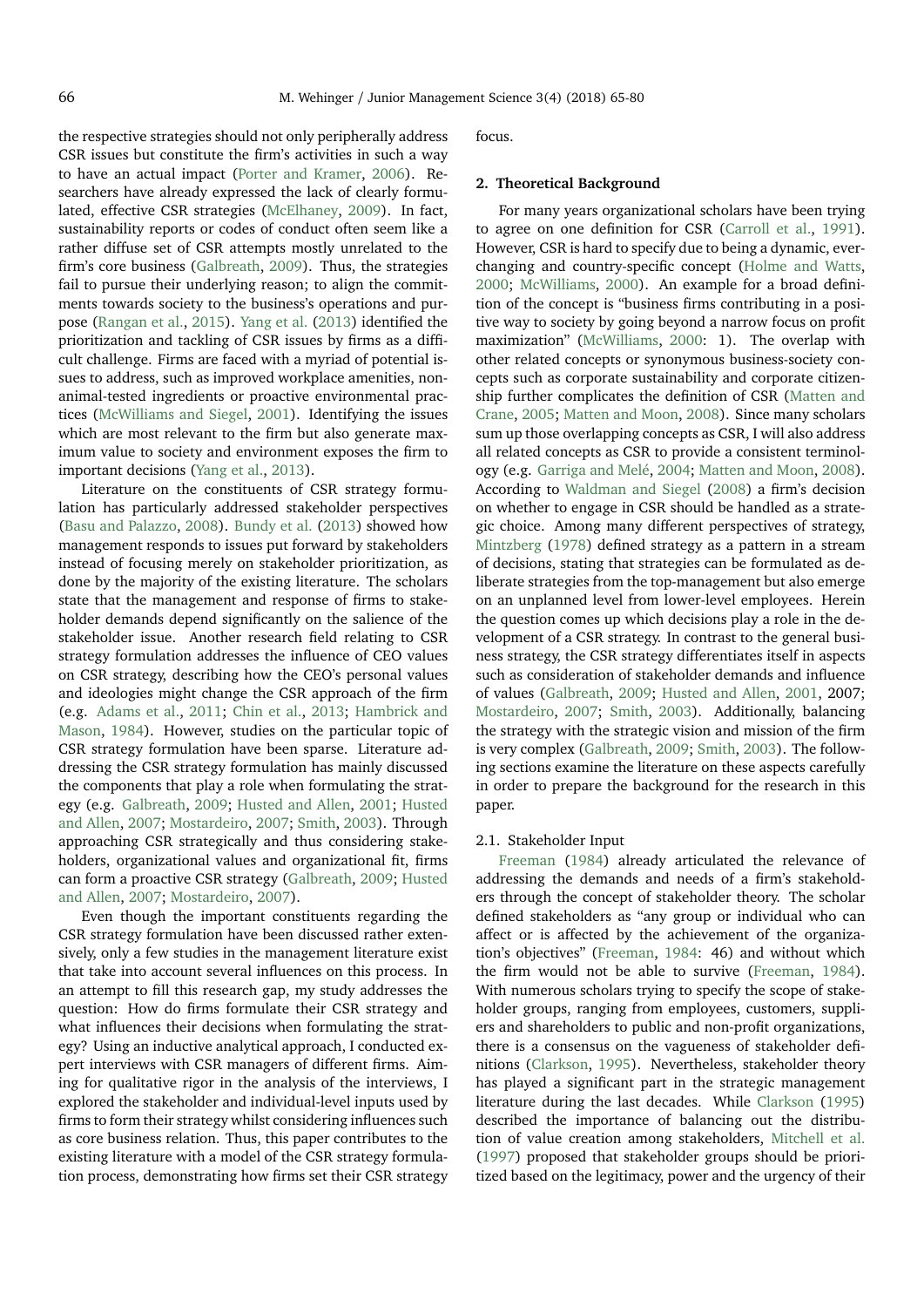claims. Stakeholder-related literature addresses all types of issues: identifying who stakeholders are, the importance of addressing stakeholders, distribution of attention towards stakeholder groups and many more [\(Donaldson and Preston,](#page-14-27) [1995;](#page-14-27) [Wood,](#page-15-6) [1991\)](#page-15-6). While stakeholder theory is also treated as a general strategic management issue it is regarded as especially relevant in the context of CSR [\(Campbell,](#page-14-28) [2007\)](#page-14-28). Therefore the next sections address the relevance of stakeholder input to CSR.

## 2.1.1. Stakeholder theory in the CSR context

Solely the definition of CSR as "businesses bearing a responsibility to society and a broader set of stakeholders beyond its shareholders" [\(Heli et al.,](#page-14-3) [2016:](#page-14-3) 534) demonstrates a relation between stakeholders and CSR. [Basu and Palazzo](#page-14-9) [\(2008\)](#page-14-9) identified that a main part of the CSR literature classifies CSR as stakeholder-driven. CSR acts as a response to the demands of the firm's stakeholders regarding its business transactions and social commitments [\(Basu and Palazzo,](#page-14-9) [2008\)](#page-14-9). Thus, a significant reason why firms get involved in CSR is the pressure from stakeholders [\(Campbell,](#page-14-28) [2007;](#page-14-28) [McWilliams and Siegel,](#page-14-8) [2001\)](#page-14-8). CSR defines the appropriate behavior of firms towards their stakeholders and hence stakeholder management is a necessary but not sufficient condition to successfully integrate CSR in the firm [\(Campbell,](#page-14-28) [2007;](#page-14-28) [Matten et al.,](#page-14-29) [2003\)](#page-14-29).

# 2.1.2. Stakeholder input in CSR strategic decision-making

Stakeholder influence on corporate decision-making has been proven several times [\(Clarkson,](#page-14-25) [1995;](#page-14-25) [Freeman,](#page-14-24) [1984\)](#page-14-24). Depending on the importance or salience regarding the power, legitimacy and urgency, the stakeholder will have an influence on the strategy of the firm [\(Mitchell et al.,](#page-14-26) [1997\)](#page-14-26). With regard to this pressure and the power of stakeholders over firms, stakeholder management has become a significant research field [\(Laplume et al.,](#page-14-30) [2008\)](#page-14-30). One part of effectively managing stakeholders is the dialogue with them, described as the "involvement of stakeholders in the decision-making processes that concern social and environmental issues" [\(Pedersen,](#page-15-7) [2006:](#page-15-7) 140). This dialogue accounts for the main exchange of CSR related issues between the firm and its stakeholders and therefore plays a crucial part in developing CSR [\(O'riordan and Fairbrass,](#page-14-31) [2008\)](#page-14-31). Whilst literature on stakeholder dialogues is quite extensive, it merely focuses on the interchange of demands and issues between the two parties. Limited research has been spent on the phase after this exchange, namely how the exchanged information is processed and handled within the firm [\(Bundy](#page-14-10) [et al.,](#page-14-10) [2013;](#page-14-10) [Wood,](#page-15-6) [1991\)](#page-15-6). [Bundy et al.](#page-14-10) [\(2013\)](#page-14-10) addressed this research gap through the concept of issue salience as the "degree to which a stakeholder issue resonates with and is prioritized by management" [\(Bundy et al.,](#page-14-10) [2013:](#page-14-10) 352). In the hereby developed framework, the relationship of the issue to the firm's strategic frame and organizational identity shapes the way managers evaluate it [\(Bundy et al.,](#page-14-10) [2013\)](#page-14-10). Even though this paper contributes to the existing research in this field, literature regarding this particular process in

CSR strategy formulation is missing. As already identified, stakeholder theory is the essence of CSR [\(Watts and Holme,](#page-15-8) [2000\)](#page-15-8); therefore it should be researched embedded in the CSR context in order to find out which other aspects influence the decision of CSR management when prioritizing a certain stakeholder issue.

## 2.2. Internal Input on the Individual-Level

Stakeholder theory and decision-making is often researched on the organizational-level [\(Bundy et al.,](#page-14-10) [2013\)](#page-14-10). However, the individuals within the firm making the decisions and evaluating strategic actions play an important role in the process and should therefore be considered as well [\(Adams et al.,](#page-14-11) [2011\)](#page-14-11). In this section I review the literature on the role of the CEO as the person with the final say on any strategic decision and the CSR team preparing the groundwork for it.

## 2.2.1. CEO influence

The influence of the top management's values on strategic decisions has already been introduced by [Hambrick and](#page-14-13) [Mason,](#page-14-13) [1984.](#page-14-13) Managers' values have been found to moderate the stakeholder salience function and partially mediate the relationship between a firm's resources and corporate giving [\(Agle et al.,](#page-14-32) [1999;](#page-14-32) [Buchholtz et al.,](#page-14-33) [1999;](#page-14-33) [Mitchell et al.,](#page-14-26) [1997\)](#page-14-26). Thus the question about the exact role of the CEO's attributes in stakeholder theory is a major concern.

The values of CEOs influence their behavior and accordingly have a huge impact on the firm's operations [\(Simsek](#page-15-9) [et al.,](#page-15-9) [2005\)](#page-15-9). Most leaders will adhere to their principles when making decisions, subsequently the strategic decisions made in firms are not only shaped by external injections but also by the director's beliefs and goals [\(Adams et al.,](#page-14-11) [2011\)](#page-14-11). In the CSR context this CEO influence plays a crucial role because some initiatives in CSR might not be linked directly to the firm, therefore other aspects must play a role in deciding on them [\(Buchholtz et al.,](#page-14-33) [1999\)](#page-14-33). Several other scholars have discovered similar findings concerning the impact of top managers' values on CSR decision-making (e.g. [Godos-](#page-14-34)[Díez et al.,](#page-14-34) [2011;](#page-14-34) [Huang,](#page-14-35) [2013;](#page-14-35) [Waldman and Siegel,](#page-15-5) [2008\)](#page-15-5). However, in many of those papers the focus is only on the influence of CEO values without considering other attributes such as organizational vision. Therefore an interesting examination would be, how the impact of CEO values on CSR decision-making interacts with other influences in the CSR strategy formulation. It can be concluded that even though some literature exists in this individual-level field of research many aspects remain unclear, which might be due to the fact that values and correspondingly personal preferences are hard to observe [\(Adams et al.,](#page-14-11) [2011;](#page-14-11) [Chin et al.,](#page-14-12) [2013\)](#page-14-12).

## 2.2.2. CSR team influence

Employees are often mentioned as one of the most important stakeholder groups [\(Berman et al.,](#page-14-36) [1999\)](#page-14-36). Thus, the CSR team which is responsible for defining and implementing the CSR strategy throughout the firm, has a significant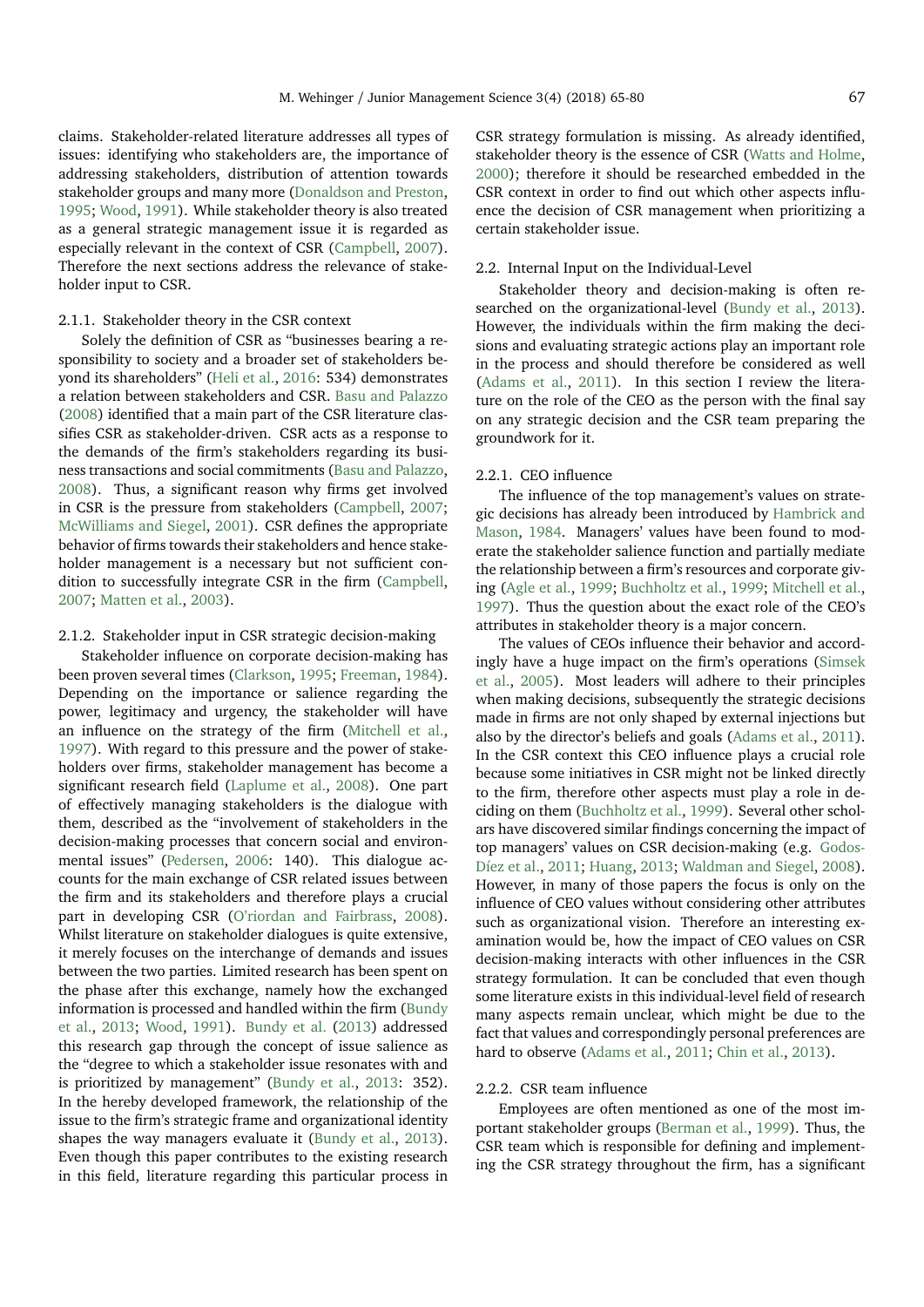influence in its role as internal stakeholder and contributor to the firm's CSR practices [\(Mittal et al.,](#page-14-37) [2008\)](#page-14-37). Especially in large firms the position of the "head of CSR", leading a CSR team and directly reporting to the CEO of the firm, is common nowadays [\(Strand,](#page-15-10) [2013\)](#page-15-10). Therefore, according to [van Doorn and Reimer](#page-15-11) [\(2016\)](#page-15-11) it is important to differentiate between the CEO of the firm and the top-management's team members when formulating a CSR strategy. Though the two parties are closely related, differences in the interactions exist [\(van Doorn and Reimer,](#page-15-11) [2016\)](#page-15-11). Although most of the research on the individual-level relates to the CEO influences on CSR, some of these aspects can be reflected onto the CSR team members. It is said that generally on an organizational-level the cultural norms affect the attitudes towards CSR which might show when the CSR team tackles specific chosen projects together [\(Angus-Leppan et al.,](#page-14-38) [2010;](#page-14-38) [Sharp and Zaidman,](#page-15-12) [2010\)](#page-15-12). However, organizational literature on the influence of the CSR team on the strategy formulation is rare. Thus, the question about the impact of the team in CSR strategy making seems adequate.

#### 2.3. Organizational Vision in Strategy Formulation

Another aspect that influences a firm's strategy is its organizational vision. Organizational vision is a concept without a generally agreed upon definition [\(Larwood et al.,](#page-14-39) [1995\)](#page-14-39). A broad definition provided by [Collins and Porras](#page-14-40) [\(1991\)](#page-14-40) is that "vision consists of two major components – a guiding philosophy that, in the context of expected future environments, leads to a tangible image" [\(Collins and Porras,](#page-14-40) [1991:](#page-14-40) 33). Further confusion about vision exists because of overlapping concepts such as vision, mission and values [\(Collins and Por](#page-14-40)[ras,](#page-14-40) [1991\)](#page-14-40). While a vision is mostly formulated in the mission statement of an organization, many organizational members use those terms interchangeably [\(Collins and Porras,](#page-14-40) [1991\)](#page-14-40). During strategic planning all of the goals and activities developed should be derived from the vision of the firm, thus having a clear strategic vision is often mentioned as a mature premise of strategy formulation [\(Collins and Porras,](#page-14-40) [1991;](#page-14-40) [Langley,](#page-14-41) [1988\)](#page-14-41). Therefore it seems reasonable that an organization's vision also shapes the CSR strategy formulation process. Aligning the CSR program to the values, norms and mission of the firms and hence incorporating what the firm is trying to achieve in the long-term is essential for a successful CSR approach [\(Galbreath,](#page-14-7) [2009;](#page-14-7) [Maon et al.,](#page-14-42) [2009\)](#page-14-42). [Burke](#page-14-43) [and Logsdon](#page-14-43) [\(1996\)](#page-14-43) named this "centrality", a measurement of the fit between a CSR program and the firm's mission and goals. It allows the firm to decide whether a given CSR initiative is consistent with the firm's mission or vision [\(Burke and](#page-14-43) [Logsdon,](#page-14-43) [1996\)](#page-14-43). Another important aspect in this context is that some firms even have CSR stated as their fundamental purpose [\(Galbreath,](#page-14-7) [2009\)](#page-14-7). In both cases, the balance between CSR and strategic vision or mission of a firm has to be taken into account when formulating a strategy and consequently the question of the exact role of strategic vision in CSR strategy formation comes up [\(Galbreath,](#page-14-7) [2009\)](#page-14-7).

#### **3. Methodology**

In order to investigate the process companies undertake in CSR strategy formulation, I undertook a qualitative empirical study. Qualitative studies are especially useful and adequate approaches when studying dynamic processes such as strategy formulation [\(Maitlis,](#page-14-44) [2005\)](#page-14-44). The following section explains the researched content, demonstrates the study sampling and design and describes the analytical approach following the data gathering.

## 3.1. Research Content

The subject of this research revolved around the formulation process of CSR strategies. The leading question of this study was: Which aspects influence the strategy formulation of a firm's CSR strategy? I wanted to find out why certain CSR topics are considered in the strategy of a firm and why others are neglected.

To investigate which processes underlie this question, I conducted interviews with ten CSR managers of different firms. Some of the interviewees are head of a distinct CSR department, whereas others are linked directly to the top management and work with a task force of representatives from different divisions. Furthermore two of the ten firms have completely unified their CSR and general business strategy, in contrast to the other eight firms where the CSR strategy is a separate formulated strategy. All of the firms comply with the Global Reporting Initiative in their sustainability reporting measures, thus the content of the sustainability reports has to adhere to the principles of materiality, sustainability context, stakeholder inclusiveness and completeness [\(GRI,](#page-14-45) [2011\)](#page-14-45). An overview of the experts interviewed can be found in the appendix A; however the names have been changed to provide anonymity.

#### 3.2. Qualitative Study Samplings and Design

To gain an in-depth view of the researched content I chose purposeful sampling as the sampling strategy. According to [Patton](#page-15-13) [\(1990\)](#page-15-13) purposeful sampling is especially valuable in the context of information-rich subjects. In this sampling technique the researcher chooses specifically who could give him or her deep insight into the subject. This explains why I chose to interview CSR managers as they have the main responsibility when it comes to formulating the CSR strategy. They are the cross-cutting link among all the departments regarding the CSR activities of the firm and are in close contact with the top management which supplements their key role in the CSR strategy formulation. Another element of purposefully selecting the interviewees was the extent of the firm's CSR activities. Two basic criteria's dominated the decision of contacting a specific firm. They either had a lot of information on their website in the CSR rubric or they had already been awarded for their CSR efforts. I then contacted the firms via email explaining my research intention and why the firm should be a part of my research.

All interviews were conducted via telephone and took approximately 25 minutes. The interview protocol was a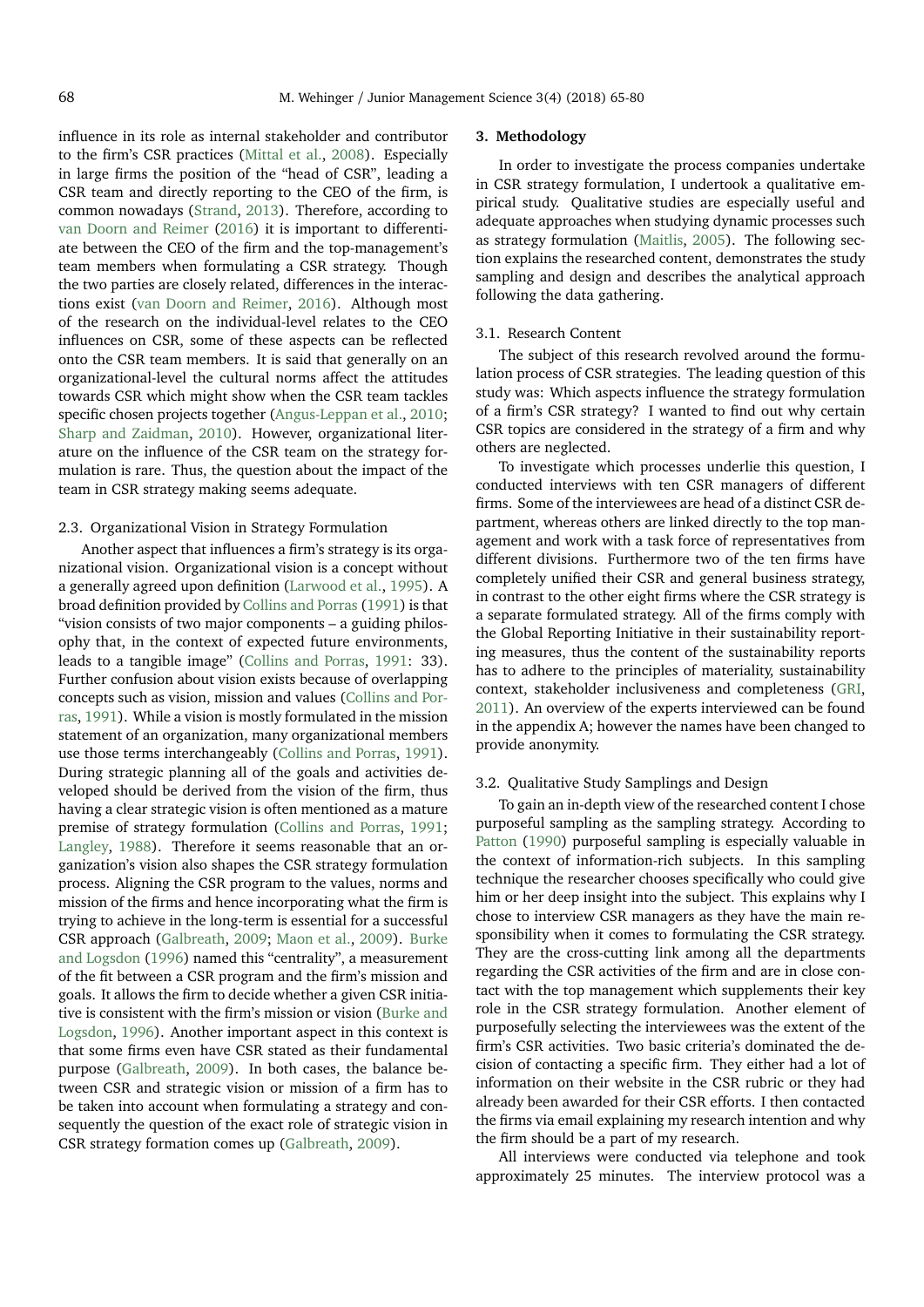semi-structured questionnaire providing the possibility for an adaptable question sequence with all topics being discussed at some point. The questionnaire was constructed using three general topics with each containing several questions. The main question regarding the CSR strategy formulation was very broadly formulated, allowing the interviewees to elaborate on the topic. Books about the appropriate structuring of interview questionnaires were used to ensure high quality outcomes (e.g. [Gläser and Laudel,](#page-14-46) [2010\)](#page-14-46). The detailed interview questionnaire is shown in the appendix B. As the research followed a qualitative study design with inductive reasoning, I limited my literature research prior to the conduction of the interviews in order to avoid biased beliefs about concepts.

## 3.3. Analytical Approach

According to [Ketokivi and Mantere](#page-14-47) [\(2010\)](#page-14-47) the use of credible and understandable ways in inductive reasoning is one of the major problems in qualitative research. Considering this difficulty, I aimed for qualitative rigor in my analytical approach. In order to ensure a high standard of rigor but still being able to discover new concepts I followed the approach of [Gioia et al.](#page-14-48) [\(2013\)](#page-14-48). The authors point out that using their systematized inductive method helps to achieve plausible interpretations of data on the essence of organizational dynamics [\(Gioia et al.,](#page-14-48) [2013\)](#page-14-48). The method is built upon three basic assumptions: The world is socially constructed, the interviewees are "knowledgeable agents" whose explanations are a correct reflection of their thoughts and actions and the researchers are also "knowledgeable agents" who are capable of analyzing the data [\(Gioia et al.,](#page-14-48) [2013\)](#page-14-48).

After fully transcribing all of the interviews, I reviewed the transcripts and roughly marked the relevant parts. Thereafter I thoroughly analyzed the content searching for words and phrases related to my research question and then coding those parts using informant-terms through in-vivo coding and 1st-order codes as advised by [Gioia et al.](#page-14-48) [\(2013\)](#page-14-48). In this first-order coding I ended up with twenty-five codes, which I examined for similarities and discrepancies to summarize those into categories for the 2nd-order analysis. The 2nd-order analysis produced eleven topics which I grouped further into four aggregate dimensions. The whole coding process can be reviewed in the data structure as established by [Gioia et al.](#page-14-48) [\(2013\)](#page-14-48) in the appendix C. After obtaining the data structure I analyzed the content further through browsing for relations between the 2nd-order codes which resulted in the conceptual model shown and explained in the next chapter.

## **4. Findings**

During the conduction of the expert interviews I talked to managers of departments such as CSR, sustainability, corporate citizenship and corporate responsibility. Answers to the question about the scope of the firm's corporate responsibility

ranged from the three pillars of economical, ecological and social aspects to explicit examples such as fair labor conditions, transparency, corruption prevention, quality issues and human rights. After discussing the structural circumstances in which the interviewee is working, the questions focused on the strategy formulation process of the firm. In the following sections I analyze the interview contents closely through explaining and summarizing the statements of the interviewees and underpinning it with examples of specific citations. They are structured according to the 2nd order themes, first showing the antecedents of the model and then the consequential process. Further citations which are not displayed in the text can be found in the appendix D.

# 4.1. Antecedents

It became clear in the interviews that some aspects are generally mentioned first when asking about the formulation of the CSR strategy in the respective firms. Thus the following chapters explain those antecedents.

#### 4.1.1. Stakeholder input

All interviewees indicated that they include stakeholders in their CSR strategy formulation. Mentioned stakeholders included but were not limited to customers, employees, business partners, NGOs, neighbors, and investors. Due to the variety of the stakeholder groups they have to be prioritized based on their impact on the firm or the firm's impact on them. The consideration of stakeholders was mentioned as one of the most important aspects of defining a CSR program. This stakeholder perspective allows the firm's CSR initiatives to gain a wide acceptance. The stakeholders on the other side anticipate that the companies' contribution to their life is not limited to products and services.

"And we don't only have values, we also have a purpose. Yes, we defined a purpose for us. That means, what are we here for as a firm? And that is 'to be essential'. And being essential only has a meaning, if someone else says 'you're essential to me'. I can never claim I am essential based on my perspective. Well, I could but it doesn't mean anything. It is this particular external view which plays a role and which is really a 360 degrees perspective. And this basically involves everyone, customers, business partners, local communities, and citizen, really everyone." (Interviewee 1, High Tech)

Considering stakeholders makes sure that the CSR initiatives cater to everyone's needs. As mentioned by the CSR manager of Force One, "if your only concerned with your own issues,  $[...]$ , the outcome won't be the best. Other external perspectives should be taken into account as well." (Interviewee 10, Force One). Surveys to customers, employees and others are sent out on a regular basis to find out which topics are relevant to the stakeholders. The concerns, ideas and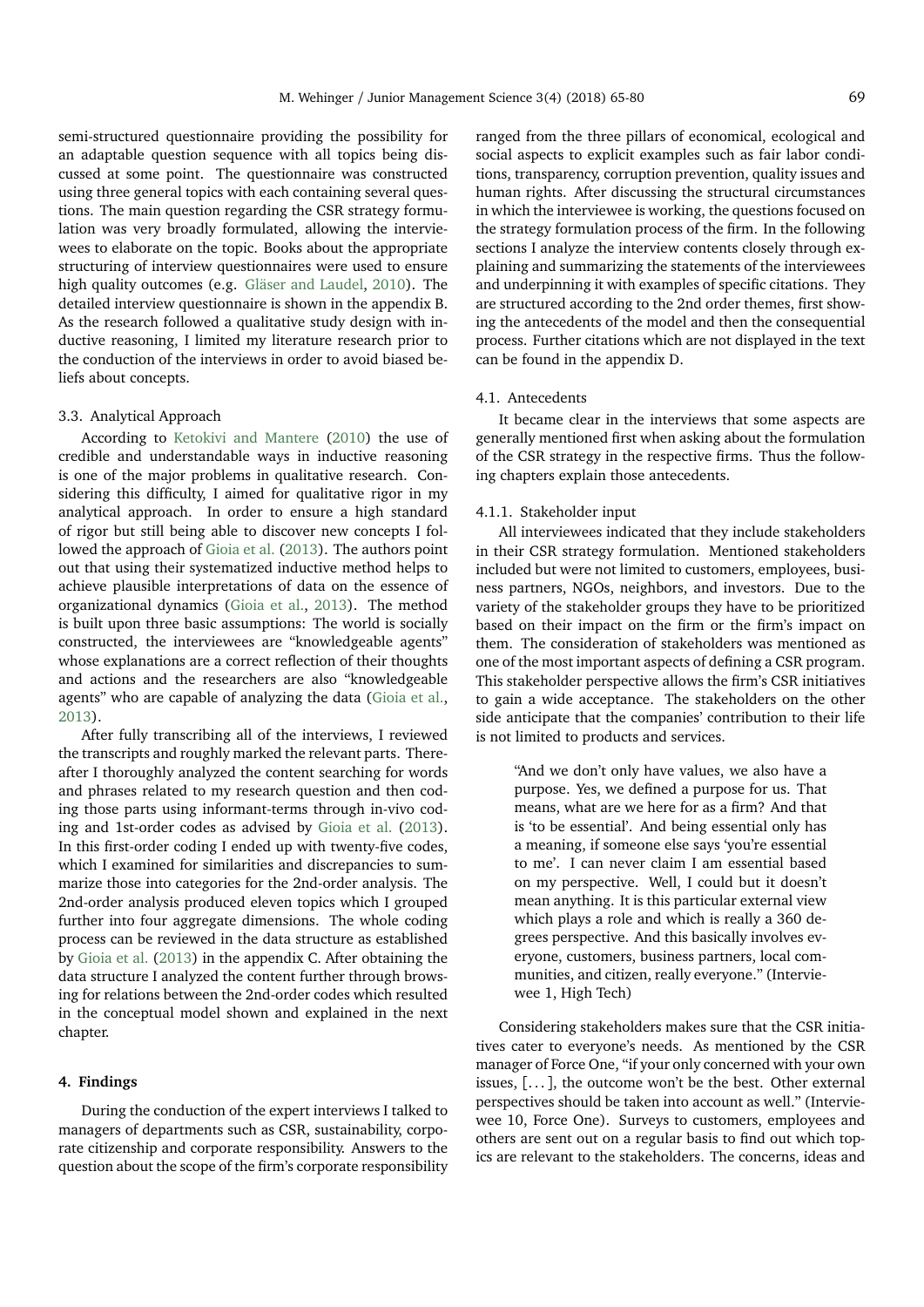thoughts from the stakeholders are used as input for potential CSR programs or focal points which the firm wants to set.

"Well you can't just say 'Okay, well, for us as a firm the issue water is especially significant.' You rather have to show that this issue is actually significant according to your customer groups and your whole environment." (Interviewee 2, Smart Living)

Consequently, including stakeholders in the process of defining a CSR strategy serves as a crucial idea generator while ensuring that the CSR programs have a stakeholder perspective and will meet the demands of the stakeholders. However, the firms cannot deal with all of the concerns at the same time. Therefore the stakeholder input is seen as an antecedent to the underlying, dynamic process happening in the firm.

## 4.1.2. Internal input

Next to the input gathered from stakeholders, it became apparent that the CSR team is a significant driver of developing the CSR strategy. The interviewees stated several times that it is their job as CSR managers to identify new topics and to foresee issues that could become relevant soon. Many impulses arise through the identification of the current status of the firm's CSR strategy and brainstorming about further development. During this process the influences of the firm on the environment and society are evaluated, determining the scope of the responsibility of the firm. The following quote shows that next to surveying stakeholders it is also the job of the CSR team to identify the potential issues and develop further actions.

> "And if it's about particular issues, then we, the CSR team often bring new impulses into the firm. That among other things is my job, to gain an overview of what's happening in the world and what we could do to improve the circumstances. So, basically how can we realize our responsibility, what can we contribute." (Interviewee 10, Force One)

The interviewees stressed the importance of the CEO's personal preferences concerning the social commitment of the company. This can be traced back to the CEO's personal interest in the firm's CSR contribution and furthermore his or her interest in certain topics. It can be said that the CEO has an impact on the CSR team in setting the general direction of the strategy but also on the evaluation process when it comes to prioritizing CSR issues. The representative from Force One argued that some initiatives are not directly related to the firm but chosen because they are "closer related to the fact that our CEO is very involved in sports and personally interested and is very committed to social issues." (Interviewee 10, Force One). Another aspect mentioned was the commitment of the CEO as the most important driving force

for the development and the successful implementation of a CSR strategy.

> "And you need this long-term orientation of the firm, and the CEO really has to believe in it. If you have this in the background, and that's really the case here, our CEO is the strongest sustainability driver which we have in the firm. That's worth a lot. If you don't have that, then it can quickly become a fight against windmills." (Interviewee 6, Light It Up)

This chapter shows that internal perspectives and impulses play a significant role in the CSR strategy. As it is the job of the CSR team to foresee potential problems and issues, impulses are not only assembled externally. Additionally the personal preferences of the CEO shape the way CSR is approached in the firm.

## 4.1.3. Strategic vision and values

When setting the focus on a certain CSR strategy, the firm's vision and values are used to define the strategy. The findings of the interviews prove that the firms' vision and values, outlined in the general business strategy, have a strong impact on the CSR strategy. In most cases the CSR strategy derives from the general strategy of the company or is completely incorporated into the general strategic vision. Therefore CSR initiatives are considered as part of the strategic decisions of a company.

> "Yes, we have a firm vision,  $[...]$ . And yes, we form all strategies in line with it. And we derived a CSR strategy from it. But there is not a one or a single CSR strategy phrase, but instead we defined action fields and focus points. (Interviewee 3, Square 46)

Moreover, the values shared by the firm and often formulated in the firm's vision likewise play a role in formulating the strategy.

> "So, these elements which I have written down here are important. The values play a role. Which values does the firm have, what does it stand for?" (Interviewee 1, High Tech)

The CSR team has to bear those aspects in mind when formulating a CSR strategy. Thus, the strategic vision and values of the firm which identify the long-term orientation of the firm, have a compelling impact on the way the CSR team sets its focus when defining the strategy.

# 4.2. Evaluation Process

The antecedents explained above influence the process which the firm undergoes when deciding how they want to set the CSR strategy: Where do they want to get involved? Which main issues are they addressing? The stakeholder input influences this process in so far as it generates potential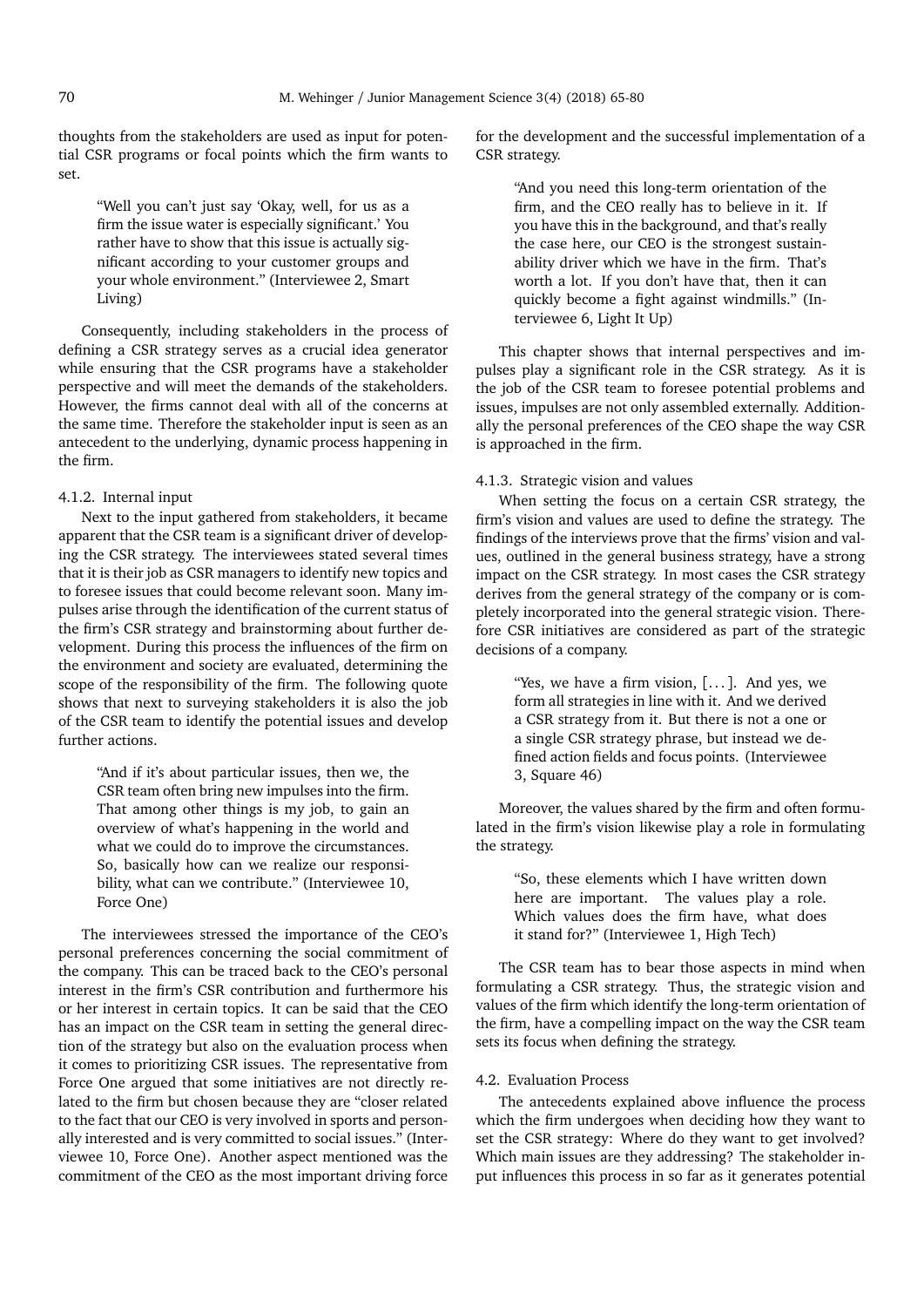problems or issues that are demanded from the society. The strategic vision and values affect the CSR team's focus. This team and the CEO with his or her personal preferences undergo several decisions, take into account different aspects and evaluate all of the potential issues for the CSR strategy. Those aspects and evaluation processes are described in the following chapters, starting with the constituents followed by the evaluation practices.

## 4.2.1. Constituents

The constituents of the evaluation process play an important role as they showcase the main aspects which the CSR team considers when evaluating CSR initiatives.

*Macro problems*. The stakeholder input depicts the problems which the society currently deals with. Those macro problems relate to environmental or societal issues that are a concern for the stakeholders such as resource scarcity and migration issues.

> "And then you have societal developments which bother you as a firm and you have to react to those and integrate such aspects." (Interviewee 3, Square 46)

As stated from the interviewees, those societal developments offer the firms potential issues to which they can contribute something or where they have to in order not to fall short.

> "Yes, and what I always say and from what I am really convinced of, is that the CSR strategy, through the outside-in, through taking in of 'where is the society moving to? What does the society need? Where are potential points of conflict?'" (Interviewee 1, High Tech)

Through the stronger focus on the CSR commitment those macro problems and the firms' actions against them are getting even more recognition than before. Though this also means that if an issue is currently highly urgent and prominently discussed in the media, it will be easier for the firm to gain acceptance when tackling this issue. The bottom line is that stakeholder input reveals and gives voice to macro problems which the firm has to process and evaluate in order to form a CSR strategy which addresses stakeholder needs.

*Core business*. A topic that appeared to be quite significant for the interviewees was that CSR should be a part of the core business. In the best case, the processes and products or services of the firm should be aligned to the CSR issues and contribute towards the identified macro problems.

> "And there the focus topics are defined. But they all count towards the core business; we want to be part of this core business. And, of course, we want to extend our business through sustainable products and solutions, through the generation of sustainability contributions." (Interviewee 3, Square 46)

In addition to this quote, the comment of the CSR manager from Smart Living that "sustainability should be part of the service offer of the firm" (Interviewee 2, Smart Living) points in the same direction. Hereby, the customers want the firm to supply them with products that help them to be more efficient. As already briefly mentioned in chapter 3.1, for two of the firms CSR is the main direction of the business and hence the core business revolves around sustainability issues. For other firms it is less about integrating sustainability into the products but more about ensuring that the business processes and supply chain prevent the business from causing damage to the environment or society.

> "And the third topic, as I just mentioned, the topic business integration. The topic 'how can we get this into the business?' That's a significant component of our strategy, that sustainability should be a cross-cutting topic if you're serious about it." (Interviewee 2, Smart Living)

Many of the interviewees pointed out, that the focus on integrating CSR into the core business has increased in the last years. However, that is also the reason why the impact of the CSR strategy – both economically and for society and environment plays a much larger role nowadays.

*Expected impact scope*. The scope of the potential impact that could be achieved through the firm's activities in a certain CSR issue is crucial to the decision whether the firm will get involved in the issue. This expected impact can be differentiated into two components, the economic impact and the impact for society and environment. It became clear that most of the time the firm will not pursue a CSR initiative if it does not contribute to either one of those components. The relevance of loss and profit was revealed as a crucial criterion for deciding on a certain topic.

> "And I believe that whatever you do, the three dimensions (ecology, economy, social) should still be in the back of your mind. A firm is not here to save the world, if that means it won't be successful economically and cannot survive. So, you always have to be sure this goes hand-in-hand." (Interviewee 5, World Cloud)

In relation to achieving an economical impact through CSR initiatives it was often brought up that through sustainable products and services the business can be extended. CSR as a business case was considered quite important as it functions to serve the society or environment as well as the firm's success. It was not the case though that CSR would only be done if it generates profits, rather that it will generate a larger impact for the stakeholders if it also helps the business grow. Estimations on the impact of CSR programs for the society and environment were mostly connected with how a specific firm and its capabilities can contribute to the solution of the problems, evaluating where the firm can actually offer something significant.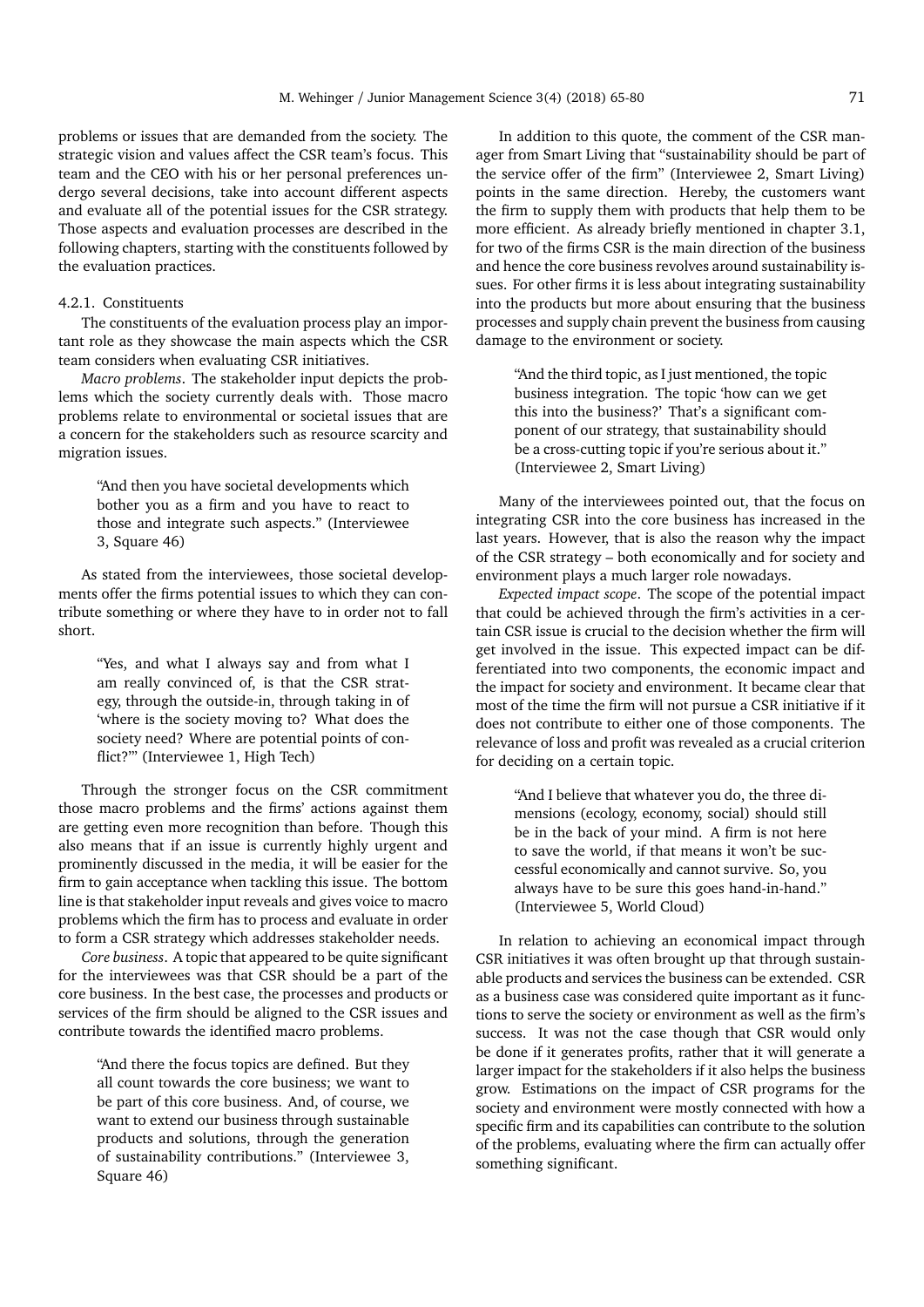"Those results were than discussed with the team, in the previously mentioned task force, and then we thought: where do we have a chance to offer something? In which topics do we have an impact? Basically how the GRI proposes to do and where can we realize something together?" (Interviewee 7, Pencase)

The expected impact both economically and for society and environment therefore serves as a major criterion for the CSR team and CEO to decide in which topics the firm should engage in.

*Doing good in Philanthropy*. Philanthropy, or donating and supporting non-profit associations, is often mentioned as a significant part of the firm's CSR activities. However, according to the interviewees, recent developments have put the focus a lot more on incorporating CSR into the core business. Nevertheless, it remains an important part of firms CSR strategies. The interviewees stated that philanthropic activities do not necessarily have to be related to the core business, even though it would be preferable that some kind of connection exists. Especially if no connection to the core business exists, the personal preferences of the CEO play a significant role in deciding what initiatives the firm should support. Another important aspect is that in many firms the philanthropic actions are clearly separated from the CSR management which also takes into account strategic considerations.

> ". . . for example, we founded our own association in 2015, it is called  $[\dots]$  and this association is purely responsible for the societal component and supports children and teenagers' education. And this association is explicitly distinguished from the CSR management at Conscious Life. That means we separated the societal component a little bit from CSR." (Interviewee 8, Conscious Life)

However, some firms even expressed that philanthropy is only a minor thing to them because it does not create value and neglects the long-term orientation of the firm's CSR activities. Due to the changing focus on incorporating CSR into the core business, philanthropic activities become less important. As a result I separated doing good in philanthropy from the core business in the conceptual model proposed in this paper, supposing it has sort of lost its significance and is often not related to the core business. Nevertheless, the macro problems of the society are connected to the philanthropic activities of the firm.

# 4.2.2. Practices

The following chapter explains the evaluation practices the firm undergoes when deciding on certain CSR issues.

*Preparing for the future*. The interviews demonstrated that a main reason why some CSR initiatives are put into effect is because they will prepare the firms for the future. Tackling the macro problems through the core business not only potentially extends the business but also ensures the sustainability of the firm's products and services. This can be traced back to the fact that the demands of the future, as explained by the interviewees, can be found where the needs of the society are. If customers demand certain products to be more efficient than before, or to provide more sustainability driven solutions, the firm will have to comply with those demands, otherwise the customers will turn to a competitor.

> "This fig leaf discussion is in so far rubbish as those who pursue sustainability as a green fig leaf today will disappear from the market in the longterm." (Interviewee 2, Smart Living)

A problem that accompanies this anticipation of the future is the unpredictability that comes with it.

> Because in the end, the timing is quite difficult here, but in the end the markets of the future are to be found where the society in sum needs it. (Interviewee 1, High Tech)

Nonetheless, the relation between the macro problems and the core business can partially be explained through the firms preparing themselves for the future. Catering towards the needs and demands of the society will possibly widen their future competitive advantage whilst avoiding losing market share. This contributes to the evaluation process of CSR programs in so far that some issues might merely be tackled because if the firm will not do so, future business success might deteriorate. Accordingly, the macro problems influence the core business as they offer aspects that the core business must deal with in order not to lose significance in the future market.

*Determining strategic fit*. The interviews with the CSR managers showed that the relation between the macro problems and the core business are a crucial part of the evaluation process. It was identified that those two constituents somehow have to be linked with each other in order to make sure that a strategic fit exists between the potential CSR tackling points and the features of the core business. Two reasons that can account for this are firstly that through this strategic fit it can be ensured that the general strategy is in balance with the CSR strategy and furthermore it contributes to a successful approach of the issue. The firm has to identify which potential overlaps exist between the macro problems and the core business and if there are options that could be adapted in a way so the core business addresses the macro problems. The interviewees stated that the specific features and core capabilities of the firm have to be taken into account in order to find out where overlaps exist. Moreover, the core business might also be questioned critically in reference to the current societal problems, to evaluate what it contributes to this problem and how it could improve it.

> "[ $\dots$ ] that we want to do more for the society, so basically extend our products in relation to societal needs, scrutinizing the core business criti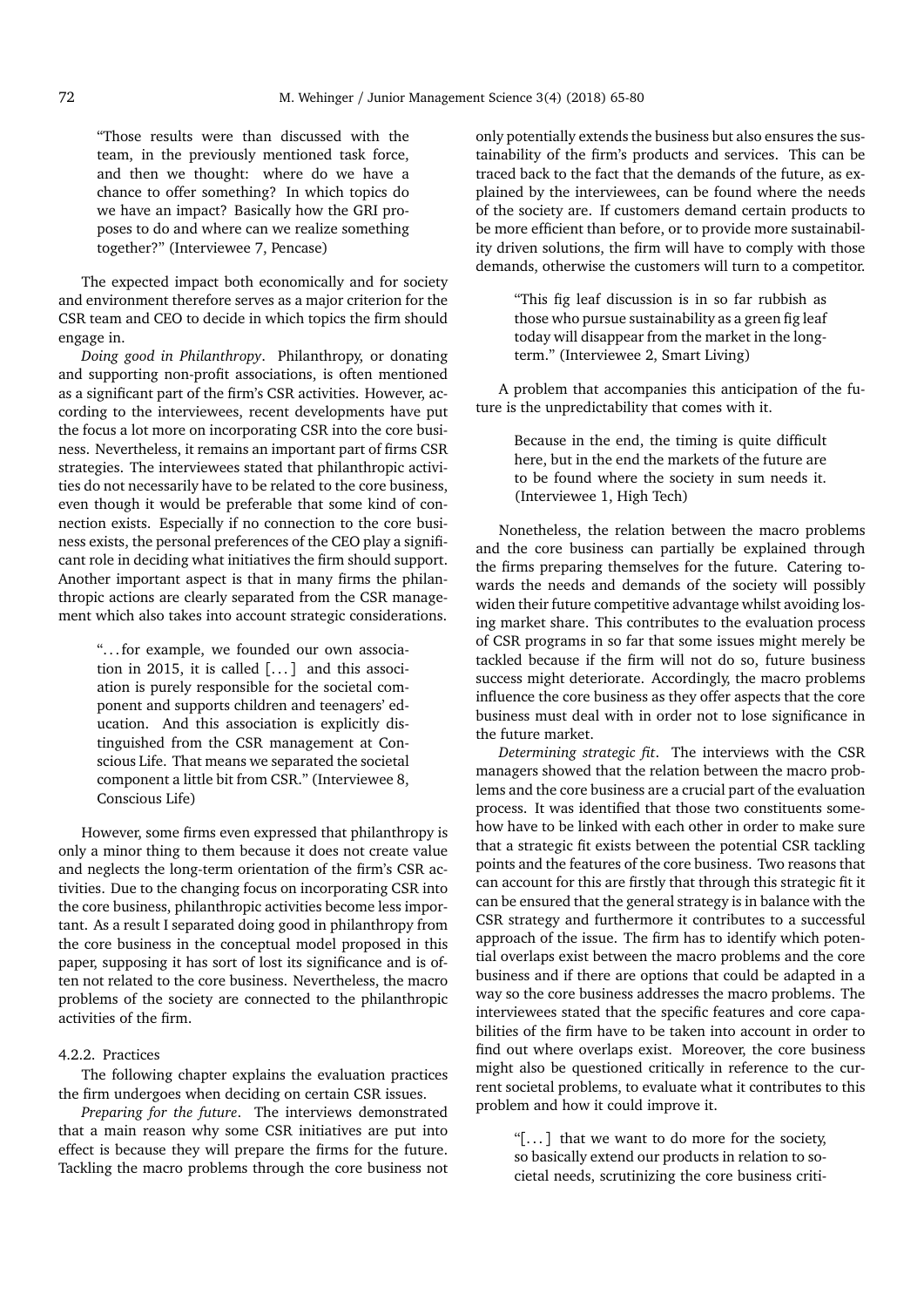cally and developing it further." (Interviewee 8, Conscious Life)

As showcased in the quote above, the firms try to reflect the societal needs in their core business and therefore some kind of strategic fit has to be given. In regard to this, the relevance of the topic to the firm's features has to be evaluated again. Another reason why the strategic fit is so important is because it offers a relatively easy starting point for a CSR strategy.

> "It's really important that you systemize everything. Because then you end up with a lump of topics and you have to debate, okay, which topics are absolutely important, what are the time-critical topics. And here it really helped us, this perspective of looking at the core business. That's usually how firms start, because it's easier, because you have the right influence there." (Interviewee 6, Light It Up)

In the context of the firms where the general strategy is completely related to CSR this strategic fit should be apparent in every action they undertake. Consistent to the future preparation aspect, the strategic fit is a main decision criterion for firms when evaluating which CSR programs to conduct. It offers the possibility to tie the CSR initiatives directly to the core business whilst not having to completely think of something new. Furthermore, CSR initiatives revolving around macro problems that are not related to the core business will be harder to pursue as the commitment from employees might be missing.

*Assessing potential value creation*. As already explained previously, the societal and environmental problems the firm tackles should either have a strategic fit with the core business or be pursued to prepare the firm for future developments. A further part of the strategy formulation process is the analysis of the expected impact scope mentioned earlier. The constituent core business influences the expected impact scope through the assessment of the potential value creation. The interviewees stated that it is important to concentrate on the firm's strengths when addressing macro problems. Hereby it should be analyzed how much the firm can actually contribute to the specific topics with its know-how and assets. It was clearly expressed that the firms want to create value towards addressing the macro problems with their CSR strategy. Due to the fact that the firm is part of the society, the core business contributions should generate more value for the society besides offering products or services.

> "No, no, no, no. Philanthropy is a minor thing to us. We are focusing on several areas that give more value to us in our business model. And we think that's important; to create value for the world, not just to be philanthropic." (Interviewee 4, 360 Degrees)

One question I asked the interviewees was if they see CSR as a driver for innovation and efficiency. This strongly relates to the value creation aspect since innovation and efficiency help firms to create more value. Through the development of CSR initiatives in the firm many new and creative ideas arise on how things can be dealt with.

> "[. . . ] because if you have this mentality, trying to find creative solutions for something, a lot of innovation potential can be unfolded. Completely new ways and options can arise. Both for technologies and materials as well as for processes and the firm's organization. Yes, so that's why the orientation towards sustainable management is an absolute innovation driver to us." (Interviewee 6, Light It Up)

Examples of potential value creation through innovations related to CSR activities ranged from organizing tech festivals for students to the new invention of a resource efficient product. The potential value creation of the firm determines the scope of the expected impact. Through focusing on the firm's strengths and the relation of the CSR activity to the core business, additional value for the society can be generated which then results in an increased expected impact of the initiative. Herein innovations and new ways of how to conduct business contribute a major part to the firm's CSR strategy. Furthermore, it was identified that if the value created will not be very significant, the firm might rather decide to engage in a different issue.

# 4.3. Outcome

All of the findings presented above were related to the question how the firms form their CSR strategy, therefore which aspects they consider and what input they use. As the answers mostly focused on how the firm decides on topics or projects it will get involved in, the outcome of the conceptual model presented below is the CSR strategy focus. Should the firm focus its CSR activities on water scarcity, education support or migration issues? The CSR strategy focus identifies topics in which the firm can then define its detailed course of action. Developing an authentic and balanced CSR strategy which addresses the most important issues concerning the firm and its stakeholders involves complex decision-making.

## 4.3.1. Feedback loop

An essential aspect mentioned by the interviewees was that the formulation of a CSR strategy does not have an exact sequential arrangement. Moreover it takes a lot of time and continuous re-definition and evaluation to keep up with the societal developments and adapt the strategy accordingly. Thus the evaluation process leads to the CSR strategy focus but will occur constantly, leading to a dynamic and progressive process with changing outcomes.

> "Hmm, what comes with this sustainability idea and the implementation of sustainability topics in the firm or in other firms per se, is a continuous change and improvement process, because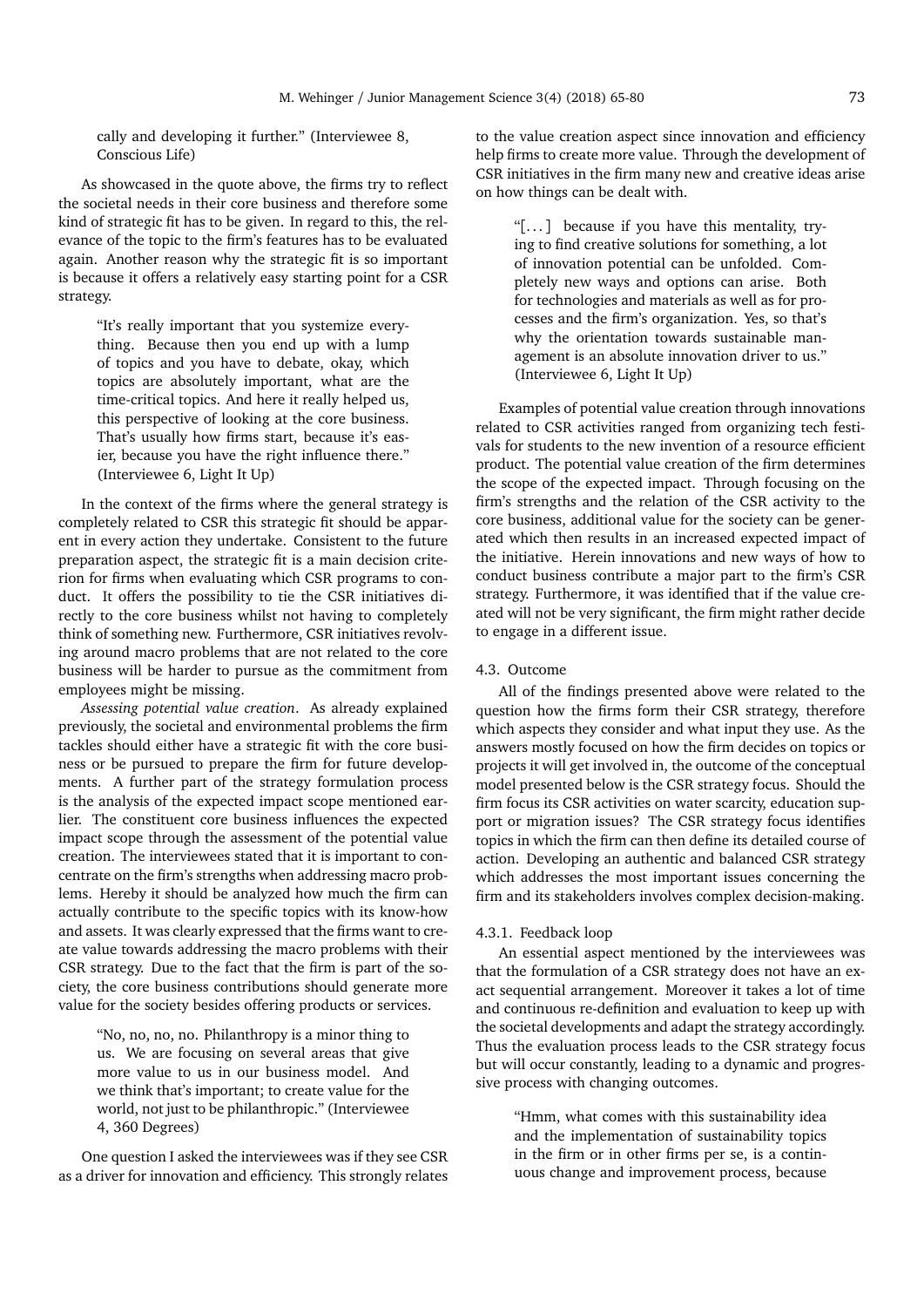you will never be 100 percent sustainable. You never reach perfection. That means there is always something to do, there is always something to change and to optimize." (Interviewee 6, Light It Up)

By being attentive to changing internal and external stakeholder demands and needs, the strategy must be monitored and it should be tested if the firm is still on the right track. Consequently, a lot can be learned from the process which will then change the perception and evaluation again. Furthermore, the interviewees stated that it is not possible to develop everything at once; hence the process takes up a lot of time.

#### 4.4. Conceptual Model

The displayed findings are all part of the strategy formulation process model which is presented below. The antecedents stakeholder input, internal input and strategic vision influence the following evaluation process which leads to a CSR strategy focus. Reconnecting the outcome to the evaluation process is the continuous evaluation and re-definition of the strategy. Figure [1](#page-10-0) shows the conceptual model of the CSR strategy process, which the firm is considering in their evaluation process. Therefore, it influences one constituent of the evaluation process in contrast to the strategic vision which has an impact on the antecedent internal input. The strategic vision affects the internal input considerably because the CSR team and the CEO have to adhere to this vision when setting their focus and taking into account their personal preferences. Subsequently, the internal input has an impact on the complete evaluation process, as it is the CEO and the CSR team who go through this dynamic process, making the decisions and deliberating about the potential CSR issues.

The commencing point of the evaluation process are the macro problems because when deciding on where the firm wants to get involved all relevant options have to be considered. As explained earlier, the core business should be linked strategically to the macro problems or overlaps between those two constituents should exist. The macro problems are furthermore connected to the core business through the firm preparing for the future when choosing a certain CSR aspect. Further evaluating the fit of potential CSR action fields is the expected impact scope. The predicted economic impact and the impact for society and environment are defined through the potential value creation of the firm's core business towards a specific issue. The CSR team and CEO therefore assess how large the contribution to the issue could potentially be, which provides another important evaluation criterion when formulating the CSR strategy.

One aspect which is not necessarily linked to the core business is the firm's efforts in philanthropy. Nevertheless this is still a relevant part of most firms' CSR strategy and is therefore incorporated into the evaluation process of the CSR team and CEO. Through undertaking this dynamic process, it is proposed that the CSR team and CEO take into account all

the presented constituents of the process and evaluate the macro problems accordingly. The result of this process is the CSR strategy focus. However, CSR is a constantly changing topic and therefore continuous evaluation and re-definition of the strategy has to take place.

## **5. Discussion**

This study addresses the question of how a CSR strategy is formulated in firms, and thus contributes to the existing research about CSR strategy and its relation to stakeholders, CEO influence and strategic choices. It seizes the changing focus on CSR literature as "it is no longer about whether to make substantial commitments to CSR, but how?" [\(Smith,](#page-15-1) [2003:](#page-15-1) 55). [Galbreath](#page-14-7) [\(2009\)](#page-14-7) already expressed that the research on building a CSR strategy which leads to an increased competitive advantage and responsibility of the firm is fairly scant.

#### 5.1. Individual-Level Input

As identified in chapter 2.2, one research gap in CSR strategy is the specific influence of the individual-level input on the formulation process, precisely the impact of the CEO and the CSR team. This study tries to provide answers to fill this gap. One major finding of my research is that the personal preferences of the CEO and the focus of the CSR team can significantly change the outcome of the CSR strategy formulation. CEO values and characteristics have already been proven to be related to the implementation of CSR strategy in a firm (e.g. [Chin et al.,](#page-14-12) [2013;](#page-14-12) [Tang et al.,](#page-15-14) [2015\)](#page-15-14). Herein, it was identified that CEOs interpret, filter and process information according to their values [\(Chin et al.,](#page-14-12) [2013;](#page-14-12) [Tang](#page-15-14) [et al.,](#page-15-14) [2015\)](#page-15-14). The research focused mainly on specific psychological characteristics of the CEO and the relation to CSR. Thus, this paper takes into account the whole CSR strategy formulation process and analyses where the CEO's personal preferences is actually influencing the process and which interactions come in to play. Furthermore, it was identified that the CSR team also has a significant impact on the formulation process. This finding develops the researched antecedents of CSR strategy further as it states that it is not only the CEO who influences the strategy on the individual-level but also the CSR team. Contrary to most of the research which primarily studies the perspective of employees as stakeholders with CSR demands, the model presented here focuses on the CSR team as employees of the firm with a significant stake in the decision on a CSR strategy. Research about the employees' role in demanding increased CSR activity of the firm, perception of organizational justice through the firm's CSR initiatives and concluding stronger organizational commitment do not take into account the employees' potential influence on which CSR activities the firm engages in [\(Aguilera](#page-14-49) [et al.,](#page-14-49) [2007;](#page-14-49) [Yang and Rivers,](#page-15-15) [2009\)](#page-15-15). The findings delineate the individual-level input of the CSR team setting the patterns in the CSR strategy formulation. This is due to the fact that the CSR team foresees important topics, generates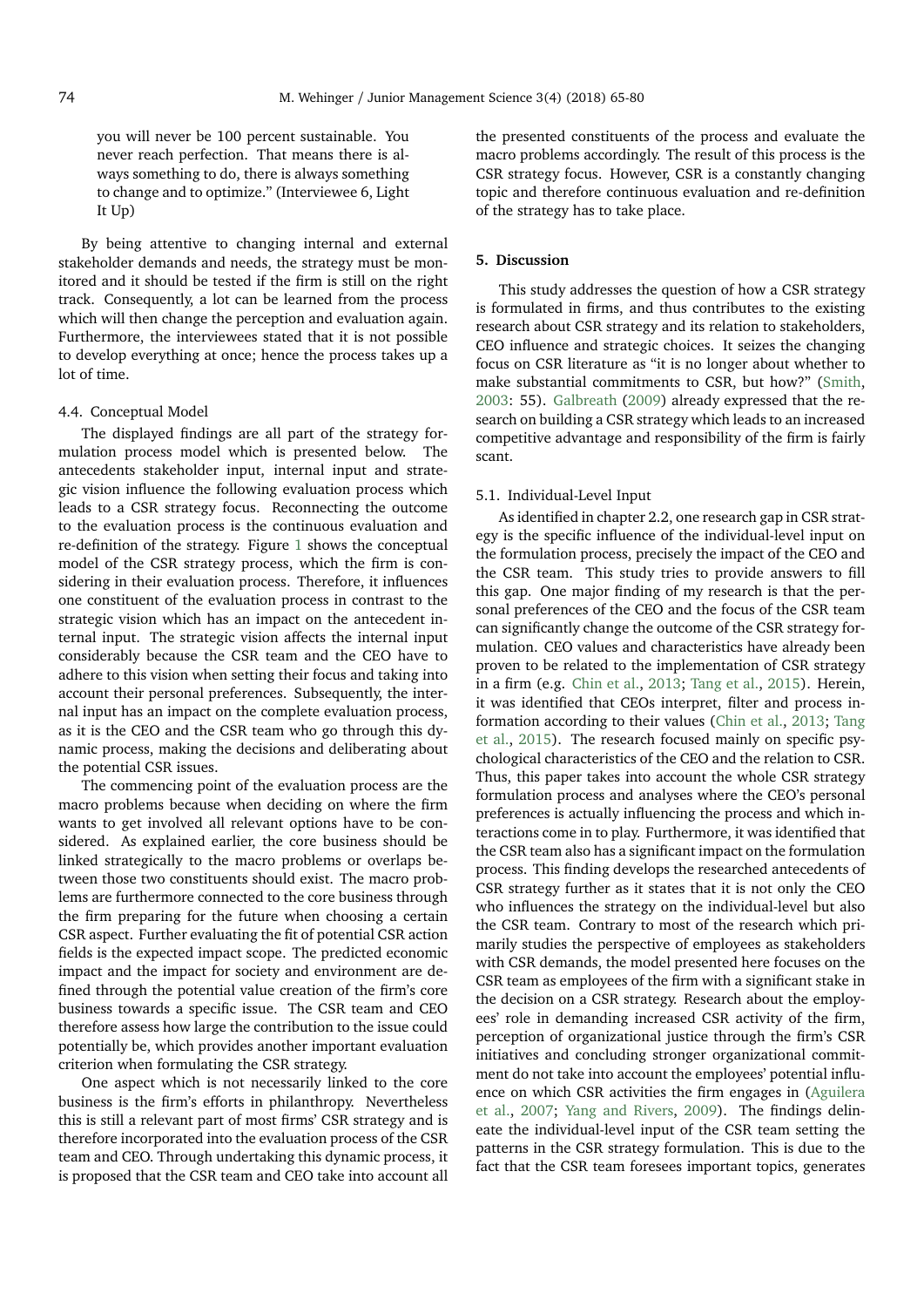<span id="page-10-0"></span>

**Figure 1:** Conceptual Model of the CSR Strategy Formulation Process

new ideas and evaluates the stakeholders' demands. Undergoing the process of critically evaluating and analyzing risk and chances of the stakeholders' demands and wishes, the CEO and the CSR team decide on the CSR strategy focus. In the philanthropic part of the CSR strategy the influence of the individual-level input is even stronger as this part does not necessarily relate to core business attributes.

However, some additional aspects regarding the individuallevel input have to be considered. Firstly, the impact of the individual-level input can change according to the size of the firm. In smaller firms the influence might be higher because others will not scrutinize the decisions regarding the CSR strategy [\(Schneper et al.,](#page-15-16) [2015\)](#page-15-16). Moreover, due to the closer contact between the CEO and the CSR team, the personal preferences of the CEO might play a larger role. Furthermore, this can also depend upon the importance of CSR in the firm. In firms with a strong focus on CSR, decisions on the CSR strategy might be highly systemized, limiting the individual-level input. But it could also be argued that in this case the CSR team is granted even more time to develop a strategy, leading to an increased individual-level input. Nevertheless, it is essential to recognize that it matters who the CEO is and of whom the CSR team consists of, because their characteristics, values and therefore personal preferences and prioritizations influence the CSR strategy focus.

## 5.2. Strategic Fit to Core Business

As identified preliminarily, a vital part of developing a CSR strategy is the adherence to the strategic vision of the firm [\(Galbreath,](#page-14-7) [2009\)](#page-14-7). Yet, the findings in this study show

that the acknowledgment of the attributes of the core business and processes of the firm are even more important than considering the strategic vision. Therefore, the focus should be less on "where do we want to go?" but more on "how is our business constituted and how can we use it for our CSR strategy?" Even though CSR has moved away from being solely a myriad of philanthropic activities, it still does not live up to its full potential in most firms [\(McElhaney,](#page-14-6) [2009\)](#page-14-6). The limited research on the topic of integrating CSR strategy into the business emphasizes that a predominant number of firms' CSR strategies are still a "hodge-podge of disconnected activities" [\(McElhaney,](#page-14-6) [2009:](#page-14-6) 34) separated from the business operations and failing to see the connection of business and society [\(McElhaney,](#page-14-6) [2009;](#page-14-6) [Porter and Kramer,](#page-15-2) [2006;](#page-15-2) [Yuan](#page-15-17) [et al.,](#page-15-17) [2011\)](#page-15-17).

The findings of this study show that the relation to the core business of the firm is a fundamental criterion when evaluating potential CSR issues. It is essential that the social or environmental problems addressed are a strategic fit to the firm's core business, precisely to the product, service or the processes of the business operations. Sustainability as a service offer or CSR as a general strategy are two constructs that align with this core business relation. Significant economic and social or environmental impacts have been identified as only being feasible and sustainable if the addressed CSR issues are linked to the business operations. Moreover, innovation and efficiency were predicted to be interrelated with CSR as well. Those findings align with the view of CSR serving as a incorporated business strategy that is connected to the core business and takes advantage of the firm's strengths [\(McElhaney,](#page-14-6) [2009;](#page-14-6) [Yuan et al.,](#page-15-17) [2011\)](#page-15-17). The perspective of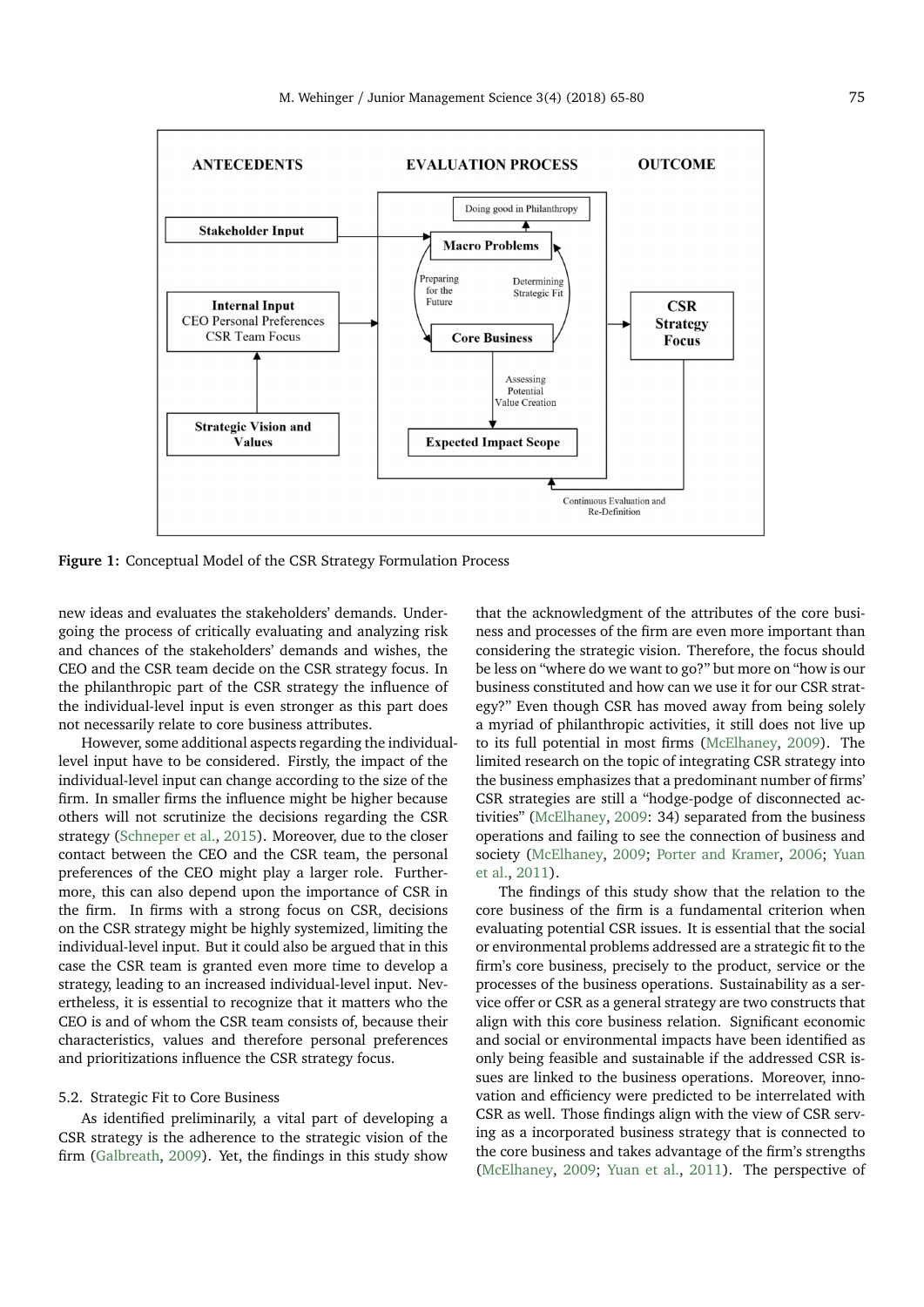sustainability as a service offer strongly relates to the statement of [Dawkins and Lewis](#page-14-50) [\(2003\)](#page-14-50) that CSR issues should be chosen if the firm can offer a solution to the problem. Through focusing the CSR strategy on the core competencies of the firm and thus simultaneously addressing business and society or environment, the firm can advance their competitive advantage, possibly enter new markets and strengthen its market position [\(McElhaney,](#page-14-6) [2009;](#page-14-6) [Yang et al.,](#page-15-4) [20133](#page-15-4)). My research findings show that firms evaluate a large part of their CSR issues according to the fit with the core business and the potential value created through it. The findings underline that the CSR strategy has moved from a collection of unrelated activities to a streamlined incorporation into the business strategy. The benefits emerging out of aligning the CSR strategy to the business operations, such as employee commitment to CSR, sustainable impact and economic performance are important reasons to this development.

Yet, the question about the actual degree of the CSR issue integration into the core business remains appropriate. This degree probably varies according to the specific market and industry of the firm [\(Dawkins and Lewis,](#page-14-50) [2003\)](#page-14-50). Depending on the industry sector more or less weight might be put into the core business relation to CSR. For instance, a chemistry firm has a lot more environmental issues to tackle than a financial service firm. For some firms the importance of CSR issues to relate to the core business might not always be considered essential. As an example, the CSR manager of World Cloud argued, that even though their products are increasingly addressing sustainability issues, this is not necessarily due to the firm's CSR strategy. Thus, it was stated that the CSR strategy takes into account many other aspects as well and not only focuses on the product. [Rangan et al.](#page-15-3) [\(2015\)](#page-15-3) criticized the recent "pressures to dress up CSR as a business discipline" [\(Rangan et al.,](#page-15-3) [2015:](#page-15-3) 1) and proposed to divide CSR activities among three theaters: philanthropy, improving operational effectiveness and creating shared value. However, my research findings show that creating value for society is considered increasingly important. Yet, doing good in philanthropy is still seen as a significant aspect of a CSR strategy, therefore it can be concluded that even though the focus on aligning the CSR strategy to the core business is growing, firms still adhere to their individual style when developing the CSR strategy.

## 5.3. Iterative Process

Another contribution of this study to the existing research is the finding that the CSR strategy formulation process is an iterative and dynamic process, requiring constant monitoring and development. This follows [Mintzberg](#page-14-23) [\(1978\)](#page-14-23) perception of strategy as a pattern in a stream of decisions, because through adhering to the societal and environmental developments constant decisions form the CSR strategy. It was identified that the formulation process demands continuous re-definition due to the fact that the outcome depends on the global social and environmental developments. As those aspects often change in a fast and unforeseen way, the strategy has to be adapted accordingly. Rather than seeing the process as a sequential step-by-step arrangement, it was explored that continuous adaption is vital to attend to the demands of stakeholders. This finding is contrary to a large part of literature which often depicts CSR through several dimensions, neglecting the interrelations and the dynamism between them (e.g[.Burke and Logsdon,](#page-14-43) [1996;](#page-14-43) [Carroll et al.,](#page-14-17) [1991;](#page-14-17) [Galbreath,](#page-14-7) [2009\)](#page-14-7). However, [Galbreath](#page-14-7) [\(2009\)](#page-14-7) added a social dynamics variable to the markets dimension, recognizing the "potential changing nature of social expectations" [\(Galbreath,](#page-14-7) [2009:](#page-14-7) 116). Calling for a more dynamic view of CSR instead of a static one, [Tang et al.](#page-15-18) [\(2012\)](#page-15-18) emphasized this facet of CSR as a changing process as well. My research findings confirm this statement as the CSR strategy formulation has to be perceived as a situational, environment responding and therefore highly dynamic process. If new developments occur, the stakeholders could demand different CSR attention from the firm than prior to the development. This matches with the work of [Mitchell et al.](#page-14-26) [\(1997\)](#page-14-26) who proposed the urgency of a stakeholder claim as a criterion of who managers should pay attention to. Conclusively, the CEO and CSR team undergo the evaluation process of the CSR strategy formulation multiple times. The repeated evaluation of the macro problems proposed by the stakeholders could lead to a differing outcome than before. This fast changing-, and dynamic nature of the process leads to challenges in formulating a balanced and successful CSR strategy. Repeatedly aligning the CSR issues to the core business requires constant work from the CSR team as well as the whole firm. This however might not be possible in many cases, leading to a rather imbalanced CSR strategy. Accordingly, increased attention should be paid to this aspect since my research findings emphasize that the firm's constant monitoring of its external and internal environment is an essential part of the CSR strategy formulation.

#### **6. Managerial Implications**

In order to form a CSR strategy which reflects important elements such as stakeholder consideration, core business relation and value creation, several requirements should be considered by the firm. In the current business world a wide spectrum of firms' commitments to CSR can be found. This changes the prospect of how to formulate a strategy. From a peripheral perspective of philanthropic activities or attempts to balance the general and CSR strategy, through to CSR as the purpose of the firm, many differing approaches to CSR exist [\(Pearce II and Doh,](#page-15-19) [2005\)](#page-15-19). This spectrum was also represented accurately through the firms whose CSR managers I interviewed. Therefore, the practical implications drawn from my research can be applied to a vast number of differing firms, individualizing the specific steps to their need. As the model in this paper shows an iterative process the recommendations to formulate a CSR strategy will adhere to this process addressing the most important steps.

As identified earlier, an important antecedent of the evaluation process is the input gathered from stakeholders. Thus, an important task for the management, and particularly for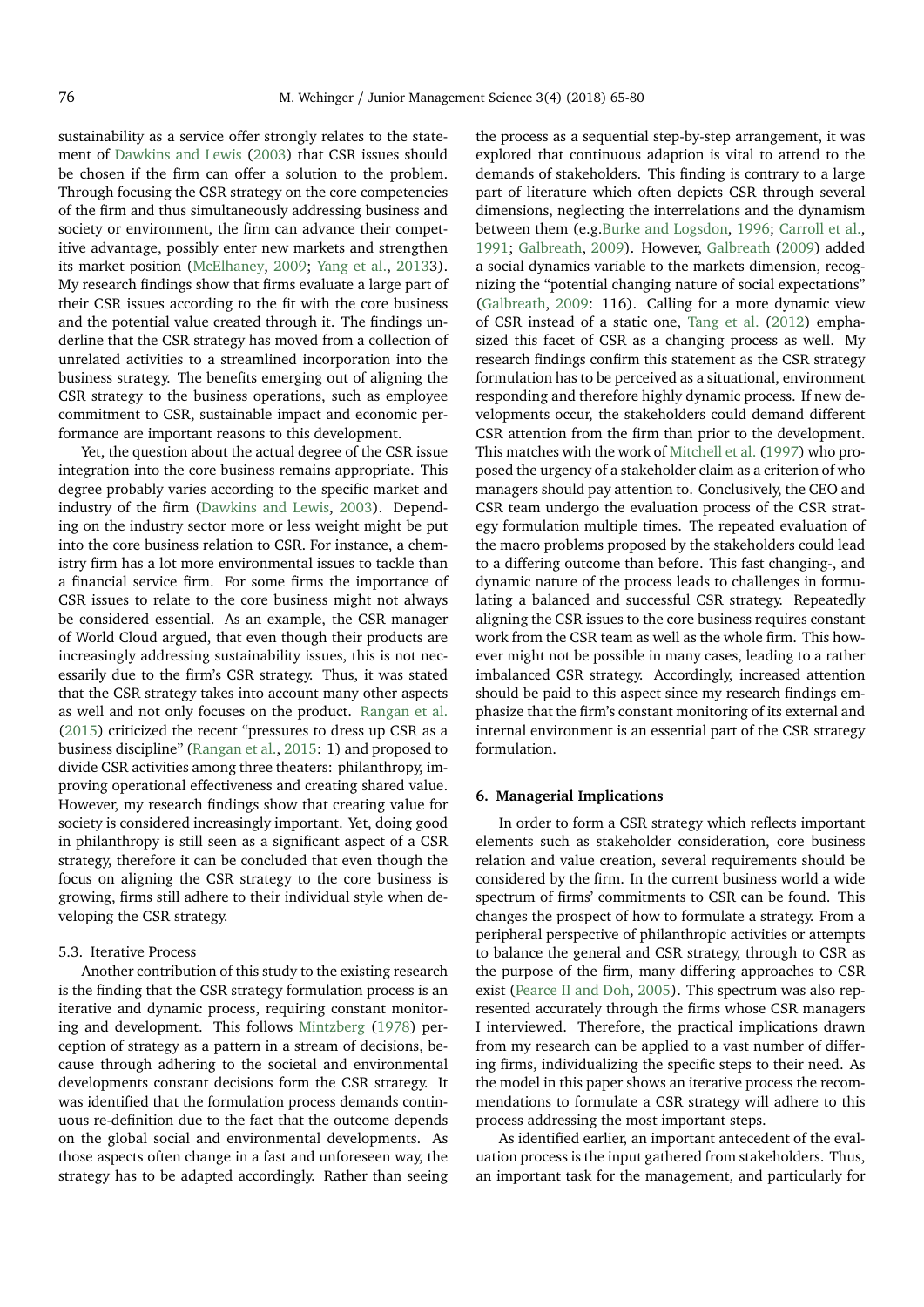the CSR team, is the screening of demands and needs of stakeholders. Thorough research about the potential needs of society and environment and evaluation of the affected suspects and the main hurdles when attacking the issue should be conducted to gain deeper insight into the CSR issue [\(Pfitzer et al.,](#page-15-20) [2013\)](#page-15-20). Following the screening of potential topics, the evaluation process through the CSR team and CEO to prioritize certain issues should start. Thereby it is vital that the intersections between the core business and the macro problems are identified [\(Porter and Kramer,](#page-15-2) [2006\)](#page-15-2). Through analyzing the contact points between the business's operations and society or environment, the potential issues that are affected by or affect the firm can be exposed [\(Porter](#page-15-2) [and Kramer,](#page-15-2) [2006\)](#page-15-2). This step can be conducted through the CSR team and the top-level management in brainstorming sessions and be further refined using checklists, for instance provided by the GRI [\(Porter and Kramer,](#page-15-2) [2006\)](#page-15-2). Additionally, it seems important to mention that when it comes to supporting certain social issues the personal preferences of the CEO should only be considered if there is at least some connection to the firm's social commitment strategy and the decision to engage in the issue will still be supported by the employees of the firm [\(Raggio et al.,](#page-15-21) [2010\)](#page-15-21). Another implication for the management is the deconstruction of the potential value creation towards the issue by the firm [\(Pearce II and Doh,](#page-15-19) [2005;](#page-15-19) [Porter and Kramer,](#page-15-2) [2006\)](#page-15-2). It is essential that the management focuses on the firm's core capabilities and uses the expertise and assets of the firm when evaluating what it can do to improve the social issue [\(Pearce II and Doh,](#page-15-19) [2005\)](#page-15-19). Furthermore, the impact on both the economic performance and the societal and environmental obstacles should be measured to gain an overview of the potential contribution of the firm [\(Porter and Kramer,](#page-15-2) [2006;](#page-15-2) [Rangan et al.,](#page-15-3) [2015\)](#page-15-3). Depending on the outcomes which are measured, external help might have to be consulted [\(Rangan](#page-15-3) [et al.,](#page-15-3) [2015\)](#page-15-3). When measuring economic impacts the firm can depend on its traditional methods, whilst in measuring environmental issues such as CO2 emissions or social outcomes like the improvement of children's progress in working on computers, NGO's can provide valuable knowledge [\(Ran](#page-15-3)[gan et al.,](#page-15-3) [2015\)](#page-15-3). Combined with these steps, a significant

and environmental problems [\(Kramer,](#page-14-51) [2011\)](#page-14-51). Taking account of these recommendations, the firm should be able to prioritize CSR issues to be included in its CSR strategy. Following these steps, an exact plan on how to address the prioritized issues should be developed [\(Porter](#page-15-2) [and Kramer,](#page-15-2) [2006\)](#page-15-2), though this aspect is not included in my research.

part of a successful CSR strategy formulation is the constant monitoring of the progress and screening of changing social

# **7. Limitations**

One limitation of the presented research is the sample size of ten interviews. Due to time and length restrictions in assembling the present study, the number of interviews had to be limited. It can be assumed that additional interviews

would have generated more data and could have possibly changed the conceptual model. Potential impacts of this limitation could be that an aspect of the CSR strategy process was missed or the current constituents and practices might have been perceived differently. Another limitation is the so called interviewer bias which relates to the fact that different interviewers can provoke different answers of the interviewees [\(Kavale,](#page-14-52) [1983\)](#page-14-52). As I was the only interviewer in this study, the style of asking questions can influence the respondents' answers. During the coding process this one-personstudy problem caused an additional limitation. Reaching a consensus in the coding process through a team of several researchers could have possibly led to different results. Even though in qualitative research the limited generalization of the findings often decreases the external validity, it can be stated that the interviewed firms offered a good mix of size and industry. However, problems in the generalization of the findings can occur. This is due to the fact that the approach of firms concerning CSR issues is quite different across firms and industries.

## **8. Future Research**

The model presented offers a general perspective of the CSR strategy formulation process, while providing possibilities for individualization. Hence, I suggest that future qualitative and quantitative research takes into account the size and industry of firms and incorporates those variables into the strategy formulation process. In order to explore this further, a larger sample size might be needed. Although some research looks at differing firm sizes and their CSR strategy further research in this field is needed (e.g. [Perrini et al.,](#page-15-22) [2007\)](#page-15-22). I advocate to not separate the research according to the studied firm sizes but rather to research how the strategy formulation process changes depending on those aspects. The same recommendation accounts for the distinction of specific industries. As aforementioned, the potential CSR issues to address can differ from industry to industry; offering further research material. Additionally, research about the degree of commitment to CSR and the respective CSR strategy formulation has been scant to date. Therefore, increased attention to this aspect is important, looking at the distinctive CSR commitment types independently to offer useful insights for management. As proposed in chapter 5.3, the fast changing society and environment requires constant diligence from the firm in adapting their CSR strategy. This aspect of the CSR strategy formulation process requires increased attention, because it unquestionably demands a fast response in the CSR approach and thus adaption to changes in the firm. Last but not least, the research about the CEO influence on CSR has been rewarded with quite some attention. As my research results showed, the CSR team also has considerable influence on the formulation of a CSR strategy and thus future research may explore this further to provide a better understanding of the sometimes irrational decisions made by individuals when deciding on CSR issues to address.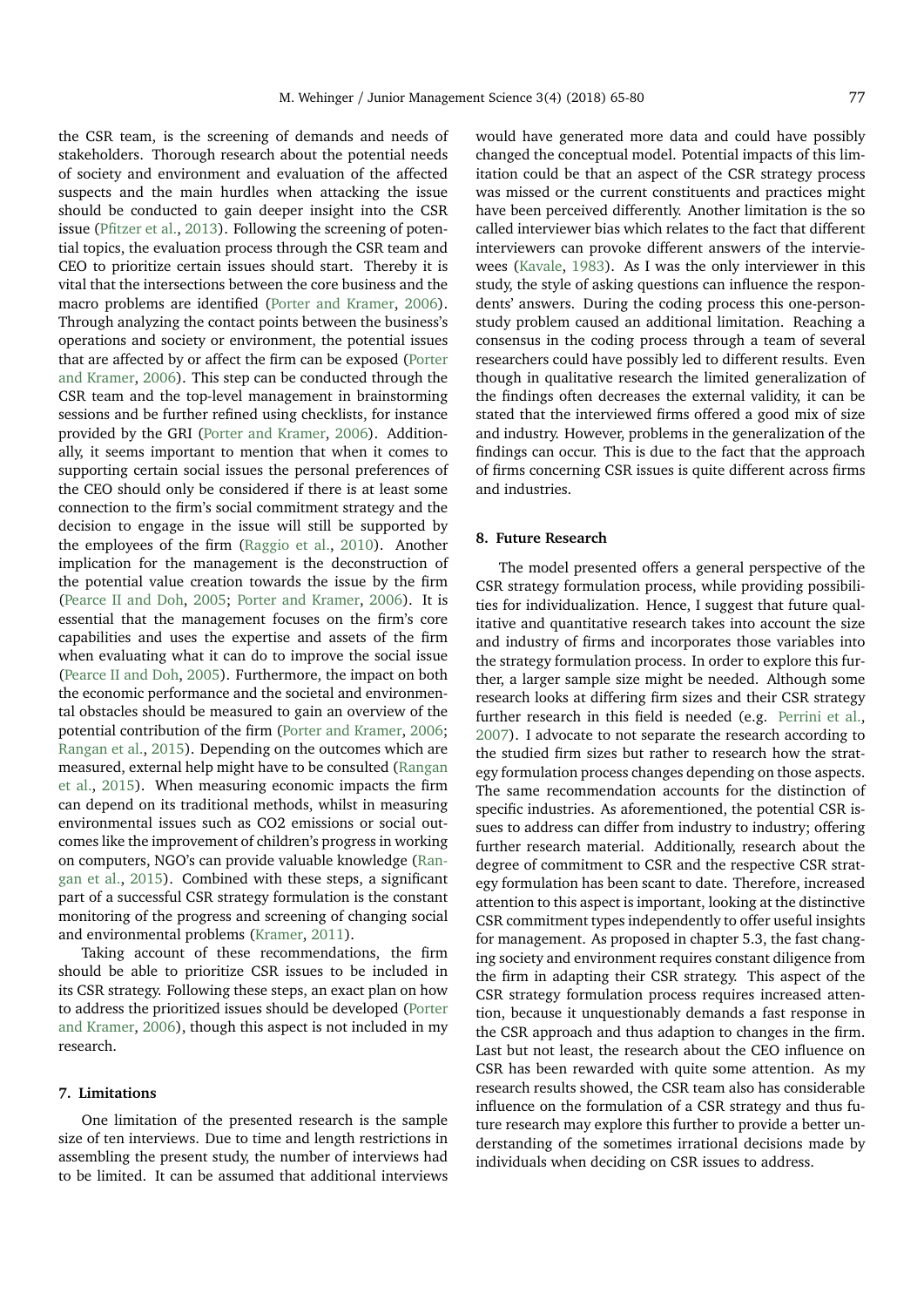# **9. Conclusion**

The goal of this study was to explore the CSR strategy formulation, hence researching the influences and interactions which determine the process of making a CSR strategy. The findings show that CSR strategy formulation is not only influenced by the stakeholders' demands but also by the internal input and the strategic vision. Firms evaluate those aspects according to their fit to the firm's core business and expected impact. The conceptual model developed out of the findings from the conducted interviews contributes to the existing literature on CSR strategy, and thus the research findings implicate considerable knowledge for firms when formulating a CSR strategy. Nonetheless, additional research in this field is needed to explore the dynamism of CSR strategy formulation further.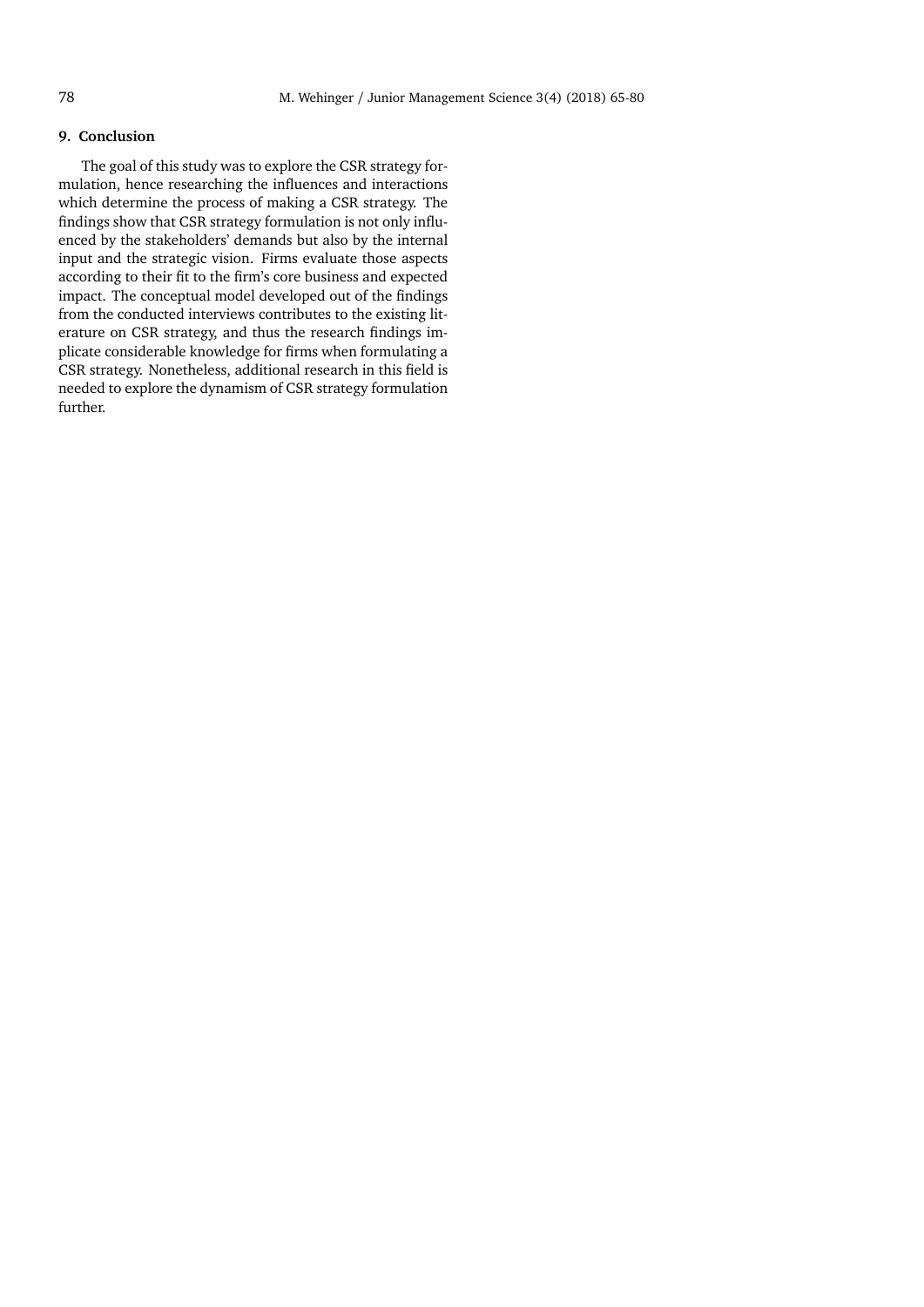#### **References**

- <span id="page-14-11"></span>Adams, R. B., Licht, A. N., and Sagiv, L. Shareholders and stakeholders: How do directors decide? *Strategic Management Journal*, 32(12):1331–1355, 2011.
- <span id="page-14-32"></span>Agle, B. R., Mitchell, R. K., and Sonnenfeld, J. A. Who matters to ceos? an investigation of stakeholder attributes and salience, corpate performance, and ceo values. *Academy of management journal*, 42(5):507–525, 1999.
- <span id="page-14-49"></span>Aguilera, R. V., Rupp, D. E., Williams, C. A., and Ganapathi, J. Putting the s back in corporate social responsibility: A multilevel theory of social change in organizations. *Academy of management review*, 32(3):836–863, 2007.
- <span id="page-14-38"></span>Angus-Leppan, T., Metcalf, L., and Benn, S. Leadership styles and csr practice: An examination of sensemaking, institutional drivers and csr leadership. *Journal of Business Ethics*, 93(2):189–213, 2010.
- <span id="page-14-5"></span>Banerjee, S. B. Corporate social responsibility: The good, the bad and the ugly. *Critical sociology*, 34(1):51–79, 2008.
- <span id="page-14-9"></span>Basu, K. and Palazzo, G. Corporate social responsibility: A process model of sensemaking. *Academy of management review*, 33(1):122–136, 2008.
- <span id="page-14-36"></span>Berman, S. L., Wicks, A. C., Kotha, S., and Jones, T. M. Does stakeholder orientation matter? the relationship between stakeholder management models and firm financial performance. *Academy of Management journal*, 42(5):488–506, 1999.
- <span id="page-14-33"></span>Buchholtz, A. K., Amason, A. C., and Rutherford, M. A. Beyond resources: The mediating effect of top management discretion and values on corporate philanthropy. *Business & Society*, 38(2):167–187, 1999.
- <span id="page-14-10"></span>Bundy, J., Shropshire, C., and Buchholtz, A. K. Strategic cognition and issue salience: Toward an explanation of firm responsiveness to stakeholder concerns. *Academy of Management Review*, 38(3):352–376, 2013.
- <span id="page-14-43"></span>Burke, L. and Logsdon, J. M. How corporate social responsibility pays off. *Long range planning*, 29(4):495–502, 1996.
- <span id="page-14-28"></span>Campbell, J. L. Why would corporations behave in socially responsible ways? an institutional theory of corporate social responsibility. *Academy of management Review*, 32(3):946–967, 2007.
- <span id="page-14-17"></span>Carroll, A. B. et al. The pyramid of corporate social responsibility: Toward the moral management of organizational stakeholders. *Business horizons*, 34(4):39–48, 1991.
- <span id="page-14-0"></span>Chesbrough, H. Ge's ecomagination challenge: an experiment in open innovation. *California management review*, 54(3):140–154, 2012.
- <span id="page-14-12"></span>Chin, M., Hambrick, D. C., and Treviño, L. K. Political ideologies of ceos: The influence of executives' values on corporate social responsibility. *Administrative Science Quarterly*, 58(2):197–232, 2013.
- <span id="page-14-25"></span>Clarkson, M. E. A stakeholder framework for analyzing and evaluating corporate social performance. *Academy of management review*, 20(1):92– 117, 1995.
- <span id="page-14-40"></span>Collins, J. C. and Porras, J. I. Organizational vision and visionary organizations. *California management review*, 34(1):30–52, 1991.
- <span id="page-14-50"></span>Dawkins, J. and Lewis, S. Csr in stakeholde expectations: And their implication for company strategy. *Journal of Business Ethics*, 44(2-3):185–193, 2003.
- <span id="page-14-27"></span>Donaldson, T. and Preston, L. E. The stakeholder theory of the corporation: Concepts, evidence, and implications. *Academy of management Review*, 20(1):65–91, 1995.
- <span id="page-14-1"></span>Dowling, G. and Moran, P. Corporate reputations: Built in or bolted on? *California Management Review*, 54(2):25–42, 2012.
- <span id="page-14-24"></span>Freeman, R. E. Strategic management: A stakeholder approach. *Advances in strategic management*, 1(1):31–60, 1984.
- <span id="page-14-7"></span>Galbreath, J. Building corporate social responsibility into strategy. *European business review*, 21(2):109–127, 2009.
- <span id="page-14-22"></span>Garriga, E. and Melé, D. Corporate social responsibility theories: Mapping the territory. *Journal of business ethics*, 53(1-2):51–71, 2004.
- <span id="page-14-2"></span>GE. Ecomagination. investor meeting: General electric, 2005.
- <span id="page-14-48"></span>Gioia, D. A., Corley, K. G., and Hamilton, A. L. Seeking qualitative rigor in inductive research: Notes on the gioia methodology. *Organizational research methods*, 16(1):15–31, 2013.
- <span id="page-14-46"></span>Gläser, J. and Laudel, G. *Experteninterviews und qualitative Inhaltsanalyse*. Springer-Verlag, 2010.
- <span id="page-14-34"></span>Godos-Díez, J.-L., Fernández-Gago, R., and Martínez-Campillo, A. How important are ceos to csr practices? an analysis of the mediating effect of the perceived role of ethics and social responsibility. *Journal of Business Ethics*, 98(4):531–548, 2011.
- <span id="page-14-45"></span>GRI. Sustainability reporting guidelines. Amsterdam: Global Reporting Initiative, 2011.
- <span id="page-14-13"></span>Hambrick, D. C. and Mason, P. A. Upper echelons: The organization as a reflection of its top managers. *Academy of management review*, 9(2):193– 206, 1984.
- <span id="page-14-3"></span>Heli, W., Li, T., Takeuchi, R., and George, G. Corporate social responsibility: An overview and new research directions. *Academy of Management Journal*, 59(2):534–544, 2016.
- <span id="page-14-18"></span>Holme, R. and Watts, P. Corporate Social Responsibility: Making good business sense: World Business Council for Sustainable Develoment (WBCSD), 2000.
- <span id="page-14-35"></span>Huang, S. K. The impact of ceo characteristics on corporate sustainable development. *Corporate Social Responsibility and Environmental Management*, 20(4):234–244, 2013.
- <span id="page-14-14"></span>Husted, B. W. and Allen, D. B. Toward a model of corporate social strategy formulation. In *Proceedings of the social issues in management division at Academy of Management Conference*, pages 1–35, 2001.
- <span id="page-14-15"></span>Husted, B. W. and Allen, D. B. Corporate social strategy in multinational enterprises: Antecedents and value creation. *Journal of Business Ethics*, 74(4):345–361, 2007.
- <span id="page-14-52"></span>Kavale, S. The qualitative research interview: a phenomenological and a hermeneutic model of understanding. *Journal of Phenomenological Psychology*, 14(1983):171–196, 1983.
- <span id="page-14-47"></span>Ketokivi, M. and Mantere, S. Two strategies for inductive reasoning in organizational research. *Academy of Management Review*, 35(2):315–333, 2010.
- <span id="page-14-51"></span>Kramer, M. R. Creating shared value. *Harvard Business Review*, 89(1/2): 62–77, 2011.
- <span id="page-14-41"></span>Langley, A. The roles of formal strategic planning. *Long range planning*, 21 (3):40–50, 1988.
- <span id="page-14-30"></span>Laplume, A. O., Sonpar, K., and Litz, R. A. Stakeholder theory: Reviewing a theory that moves us. *Journal of management*, 34(6):1152–1189, 2008.

<span id="page-14-39"></span>Larwood, L., Falbe, C. M., Kriger, M. P., and Miesing, P. Structure and meaning of organizational vision. *Academy of Management journal*, 38(3):740– 769, 1995.

- <span id="page-14-44"></span>Maitlis, S. The social processes of organizational sensemaking. *Academy of management journal*, 48(1):21–49, 2005.
- <span id="page-14-42"></span>Maon, F., Lindgreen, A., and Swaen, V. Designing and implementing corporate social responsibility: An integrative framework grounded in theory and practice. *Journal of Business Ethics*, 87(1):71–89, 2009.
- <span id="page-14-20"></span>Matten, D. and Crane, A. Corporate citizenship: Toward an extended theoretical conceptualization. *Academy of Management review*, 30(1):166– 179, 2005.
- <span id="page-14-21"></span>Matten, D. and Moon, J. "implicit" and "explicit" csr: A conceptual framework for a comparative understanding of corporate social responsibility. *Academy of management Review*, 33(2):404–424, 2008.
- <span id="page-14-29"></span>Matten, D., Crane, A., and Chapple, W. Behind the mask: Revealing the true face of corporate citizenship. *Journal of Business Ethics*, 45(1-2):109–120, 2003.
- <span id="page-14-6"></span>McElhaney, K. A strategic approach to corporate social responsibility. *Leader to leader*, 2009(52):30–36, 2009.
- <span id="page-14-4"></span>McGuire, J. B., Sundgren, A., and Schneeweis, T. Corporate social responsibility and firm financial performance. *Academy of management Journal*, 31(4):854–872, 1988.
- <span id="page-14-19"></span>McWilliams, A. Corporate social responsibility. Wiley Encyclopedia of Management, 2000.
- <span id="page-14-8"></span>McWilliams, A. and Siegel, D. Corporate social responsibility: A theory of the firm perspective. *Academy of management review*, 26(1):117–127, 2001.
- <span id="page-14-23"></span>Mintzberg, H. Patterns in strategy formation. *Management science*, 24(9): 934–948, 1978.
- <span id="page-14-26"></span>Mitchell, R. K., Agle, B. R., and Wood, D. J. Toward a theory of stakeholder identification and salience: Defining the principle of who and what really counts. *Academy of management review*, 22(4):853–886, 1997.
- <span id="page-14-37"></span>Mittal, R., Sinha, N., and Singh, A. An analysis of linkage between economic value added and corporate social responsibility. *Management Decision*, 46 (9):1437–1443, 2008.
- <span id="page-14-16"></span>Mostardeiro, M. Csr strategy formation processes: A multiple case study from brazil. *Social Responsibility Journal*, 3(1):59–67, 2007.
- <span id="page-14-31"></span>O'riordan, L. and Fairbrass, J. Corporate social responsibility (csr): Models and theories in stakeholder dialogue. *Journal of Business Ethics*, 83(4):